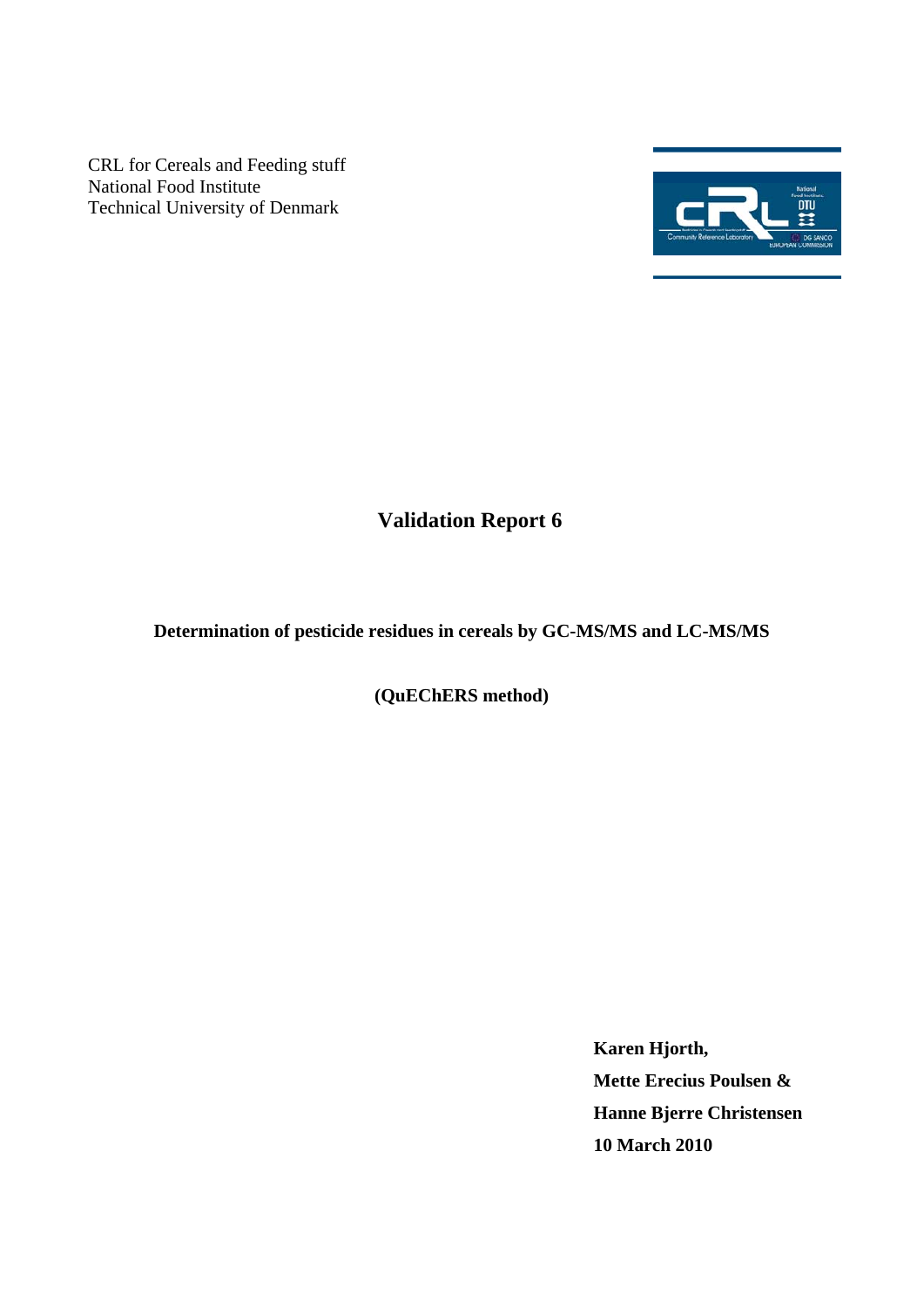## <span id="page-1-0"></span>**CONTENT:**

| Appendix 2. Repeatability, recovery and limit of quantification for compounds validated on LC-MS- |  |
|---------------------------------------------------------------------------------------------------|--|
| Appendix 3. Repeatability, recovery and limit of quantification for compounds validated on GC-MS- |  |

# <span id="page-1-1"></span>**1. Introduction**

This report describes the validation of the QuEChERS method combined with GC-MS/MS and LC-MS/MS. The method was sought validated for 55 pesticides, isomers and degradation products in wheat, rye and oat. The method has previously been validated for about 98 pesticides.

The QuEChERS method has an extraction and clean-up step, which has been developed to be Quick, Easy, Cheap, Efficient, Rugged and Safe. The method is most commonly used on fruit and vegetables<sup>1</sup>.

# <span id="page-1-2"></span>**2. Principle of analysis**

### **Sample preparation:**

Cold water/ice water and acetonitril are added to the milled sample.

## **Extraction:**

The sample is shaken and a salt and buffer mixture is added and the sample is shaken again.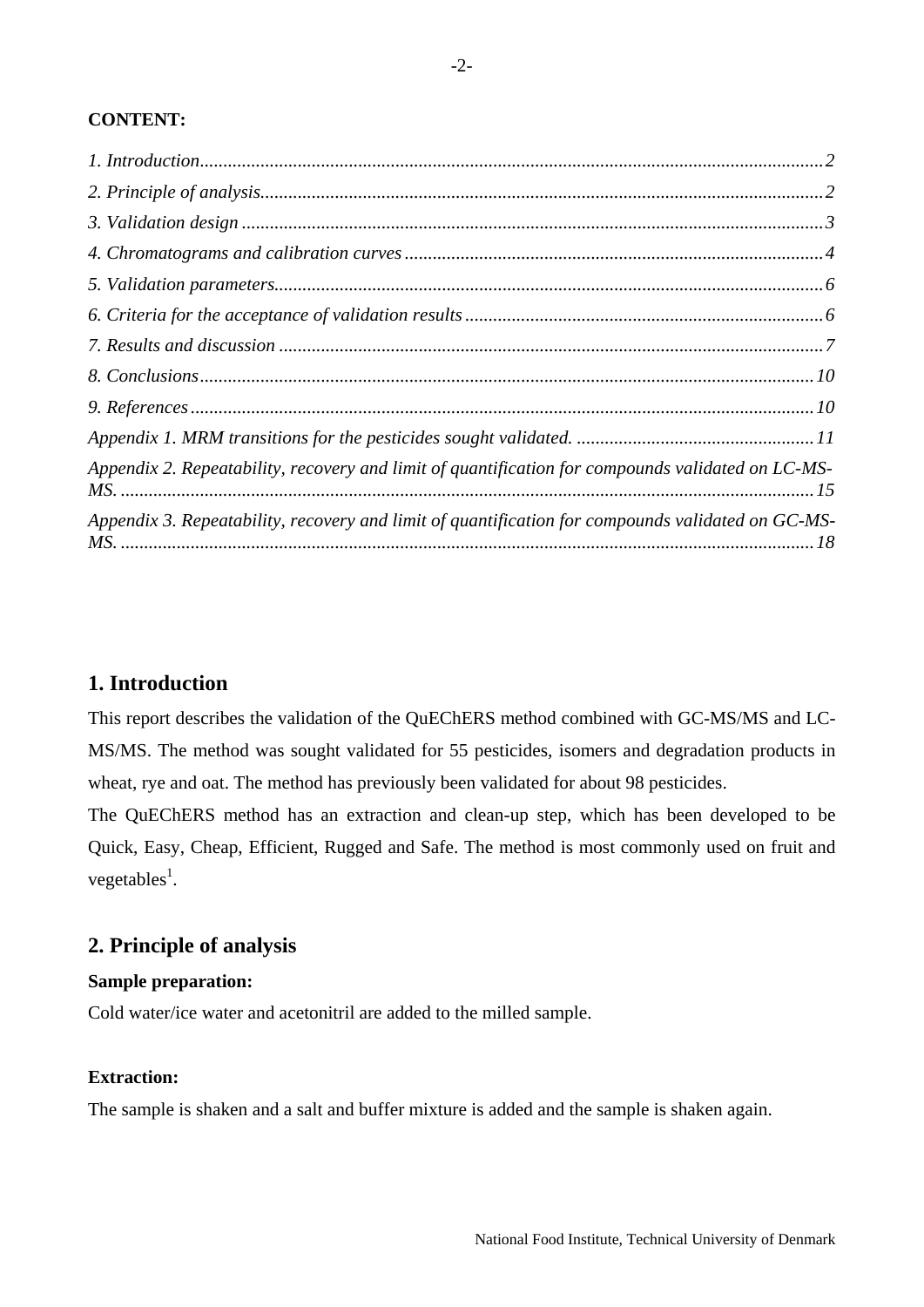<span id="page-2-0"></span>Clean-up:

After centrifugation the supernatant is transferred to a tube with PSA and  $MgSO<sub>4</sub>$ . After shaking and an additional centrifugation step the final extract is obtained.

For the LC-MS/MS analysis the extraction is followed by adding internal standard and the extract is filtered into HPLC vials.

## **Quantification and qualification**:

#### GC-MS/MS:

The final extract is analysed GC/MS/MS (electron energy 70 eV, source temp. 180°C, transfer line GC interface  $250^{\circ}$ C). The injection volume is 4 µl.

#### LC-MS/MS:

The pesticide residues are separated on a reversed-phase column and detected by tandem mass spectrometry (MS/MS) by electrospray (ESI).

### **Selectivity and specificity:**

#### GC-MS/MS:

GC-MS/MS is a highly selective method, and thereby highly specific. Two MRM transitions were used (two parent and two daughter ion) one for quantification and another transition for qualification. Parent and daughter ions are presented in appendix 1.

## LC-MS/MS:

The validation includes pesticides determined with both positive and negative ESI.  ${}^{13}C_6$ -carbaryl was used as internal standard for quantification. All pesticides were detected in the multiple reaction monitoring mode (MRM). For each pesticide precursor ion and 2 product ions (where possible) were determined. One product ion for quantification and one for qualification. The MRM transitions for the pesticides and degradation products sought validated are given in appendix 1.

## <span id="page-2-1"></span>**3. Validation design**

The method was south validated for 55 pesticides, isomers or degradation products (appendix 1) in wheat, rye and oat. The validation was performed on 5-6 replicates at each of the three concentration levels. The concentration levels were 0.01, 0.02 and 0.1 mg/kg. A blank sample was included. The tests were done on different days by two different technicians.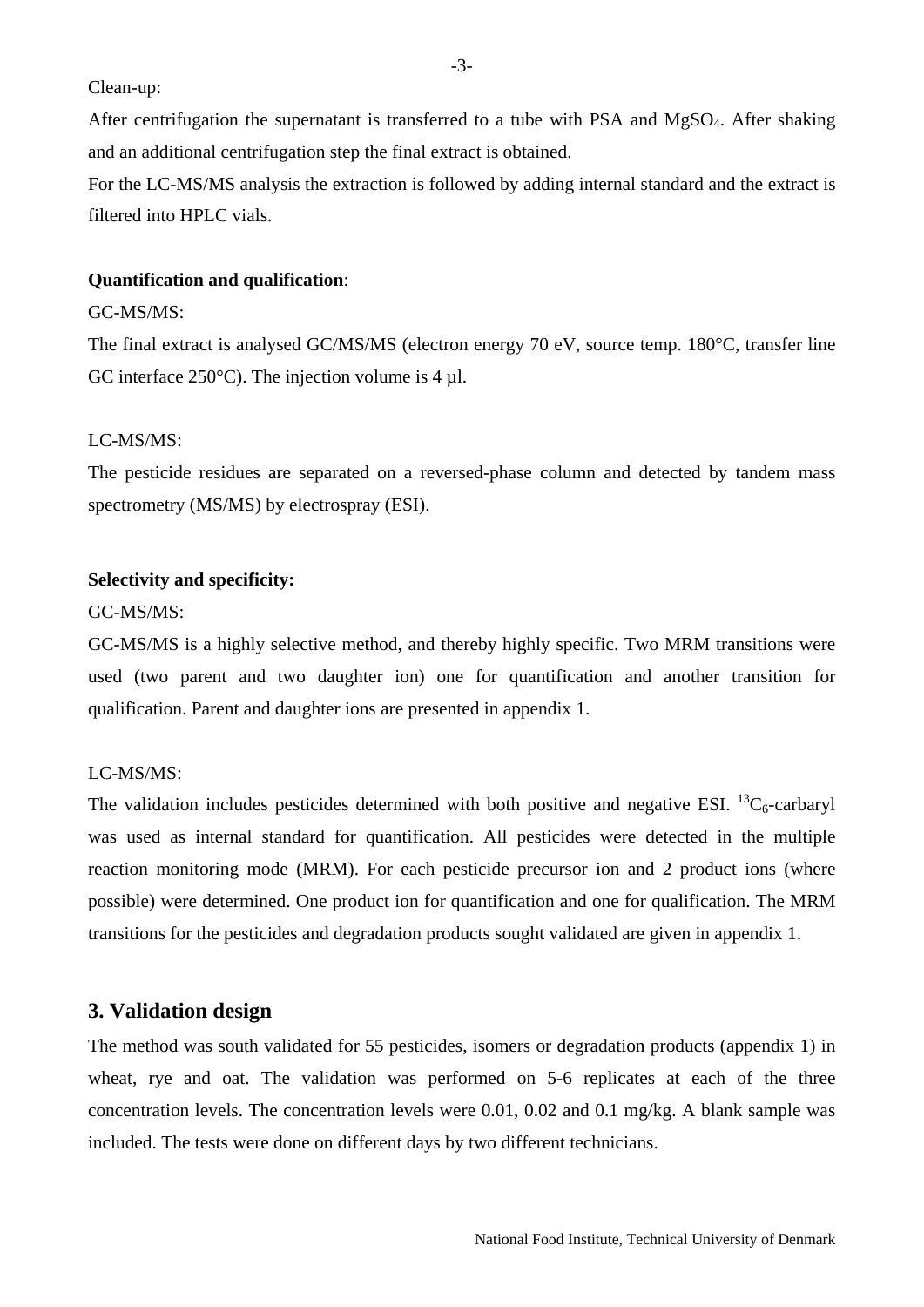#### <span id="page-3-1"></span><span id="page-3-0"></span>**4. Chromatograms and calibration curves**

The calibration curve is determined by the analysis of each of the analysts at least 4 calibration levels, i.e. 0.003, 0.01, 0.033, 0.1 and 0.333 µg/ml. The calibration curves were best fitted to a linear curve. The quantification was performed from the mean of two calibration curves surrounding the samples. The majority of the correlation coefficients (R) were higher or equal to 0.98. Examples of chromatograms obtained when analysing the extracts by GC-MS/MS are presented in figure 1. Examples of calibration curves are presented in Figure 2.



**Figure 1:** Examples of chromatograms for cadusafos and ethoprophos obtained when analysing extract of wheat spiked with 0.1 mg/kg.

National Food Institute, Technical University of Denmark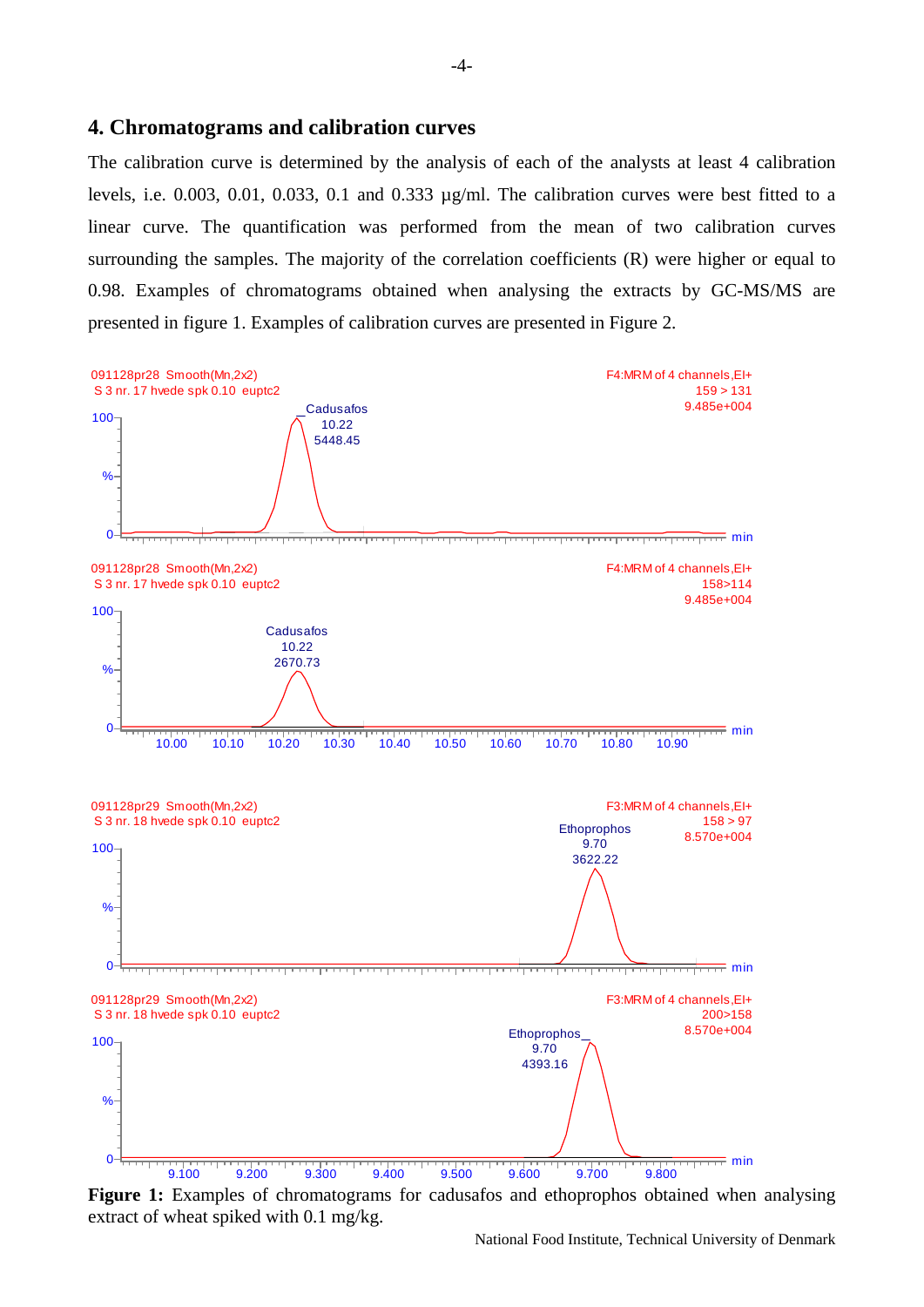Compound name: Cadusafos Correlation coefficient:  $r = 0.999307$ ,  $r^2 = 0.998614$ Calibration curve: 119913 \* x + -69.5052 Response type: External Std, Area Curve type: Linear, Origin: Exclude, Weighting: 1/x, Axis trans: None



Compound name: Ethoprophos Correlation coefficient:  $r = 0.999023$ ,  $r^2 = 0.998047$ Calibration curve: 78907 \* x + -74.5637 Response type: External Std, Area Curve type: Linear, Origin: Exclude, Weighting: 1/x, Axis trans: None



**Figure 2.** Examples of calibration curves for cadusafos and ethoprophos (concentrations from 0.003-0.333 µg/ml)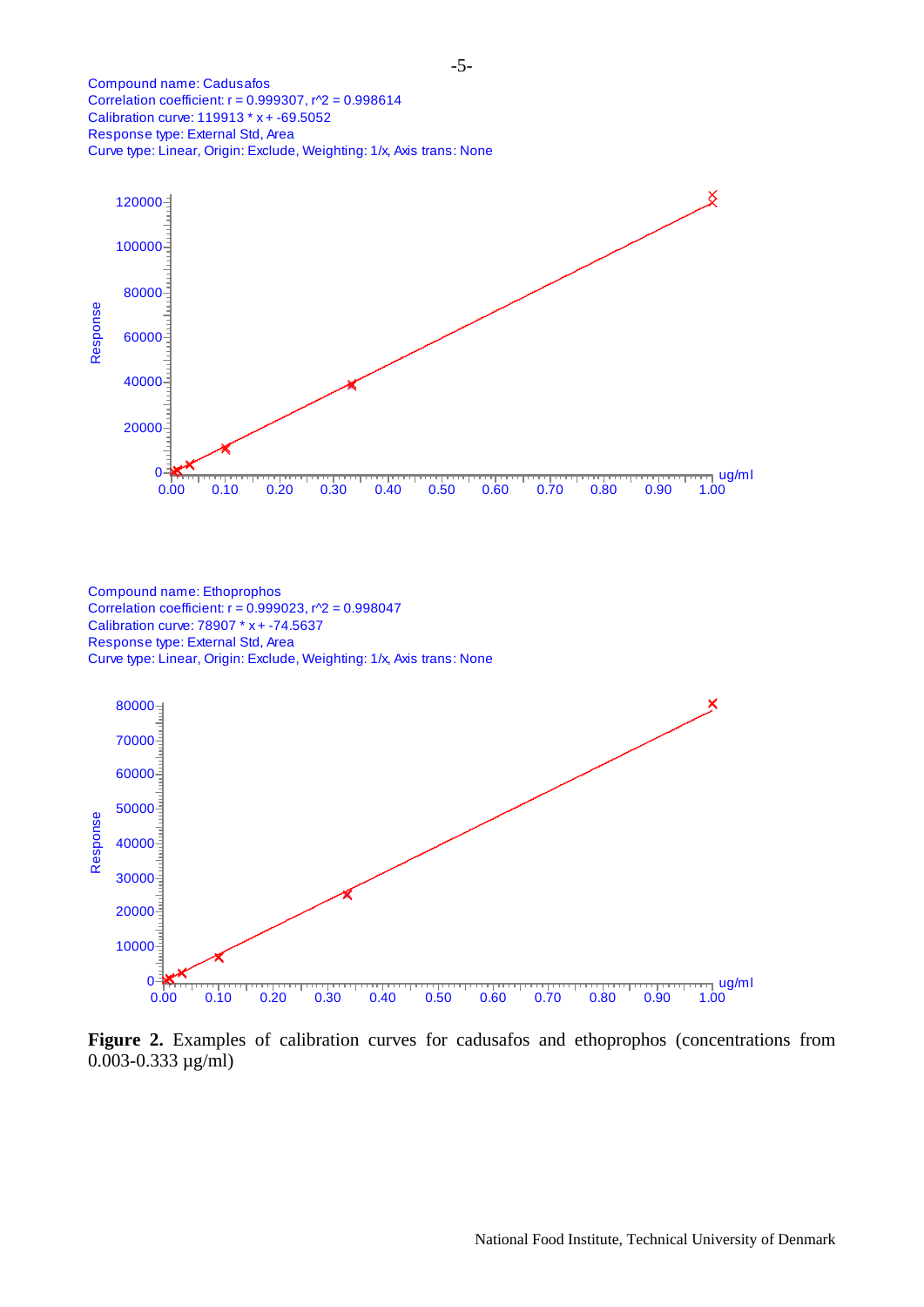## <span id="page-5-1"></span><span id="page-5-0"></span>**5. Validation parameters**

#### **Precision – Repeatability**

Repeatability was calculated for all pesticides and degradation products on all three spiking levels.

Repeatability is given as the relative standard deviation on the result from two or more analysis at the same sample, done by the same technician, on the same instrument and within a short period of time. Repeatability in this validation was calculated from the 5-6 replicate determinations.

Repeatability were calculated as given in ISO 5725-2<sup>2</sup>.

Appendix 2 and 3 shows the relative repeatability for the validated pesticides, isomers and degradation products.

#### **Accuracy – Recovery**

The accuracy was determined by recovery, samples were spiked at three concentration levels. In appendix 2 and 3 recovery, repeatability and limit of quantification (LOQ) are given for the validated pesticides, isomers and degradation products for all three concentration levels (0.01 mg/kg, 0.02 mg/kg and 0.1 mg/kg). Recoveries may be seen in appendix 2 and 3.

#### **Robustness**

The QuEChERS method has earlier by Anastassiades et al.  $2003<sup>1</sup>$  in connection with the development of the method been shown to be robust.

#### **Limit of quantification, LOQ**

Quantification limits (LOQ) are calculated from the results at the lowest accepted spike level, as 6 times the standard deviation (absolute recovery). The quantification limits are given in appendix 2 and 3.

## <span id="page-5-2"></span>**6. Criteria for the acceptance of validation results**

For the pesticides to be accepted as validated the following criteria for precision and trueness must to be fulfilled:

1. The relative standard deviation of the repeatability must be less than or equal to the standard deviation proposed by Horwitz<sup>3</sup>.

2. The average relative recovery must be between 70 and  $120\%$ <sup>4</sup>.

If the above mentioned criteria have been meet, the detection limits have been calculated.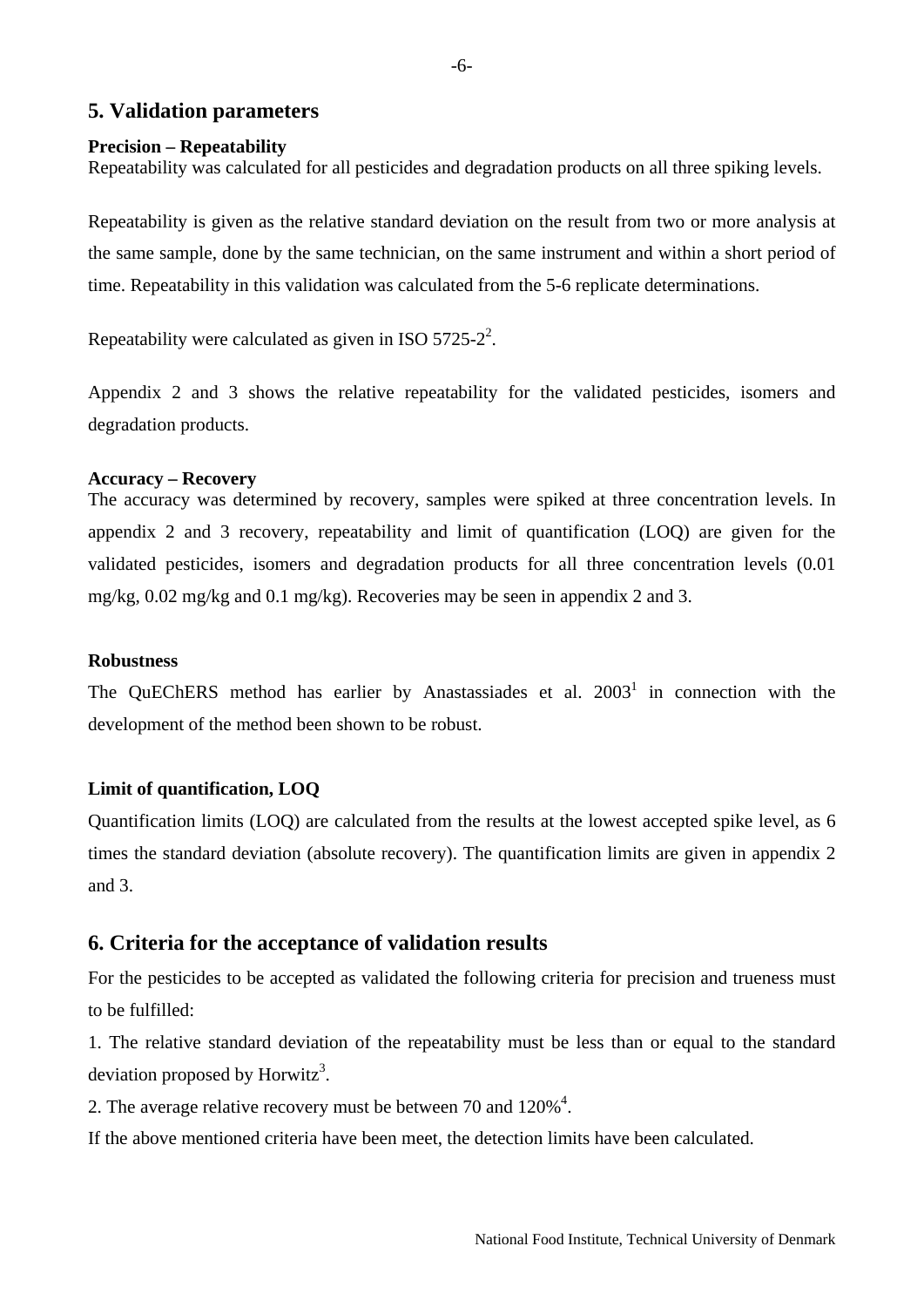# <span id="page-6-1"></span><span id="page-6-0"></span>**7. Results and discussion**

# **LC-MS-MS compounds**

The multi-residue method has been tested for 50 pesticides, isomers and degradation products in wheat, rye, and oat using LC-MS/MS. The relative repeatability  $(RSD<sub>r</sub>)$  varied between 2-22 %, however most of the values were around 6-14%. For the majority of the pesticides the recovery was in the range of 75-100% at all three concentration levels.

For wheat the criteria for acceptance were met for 32 out of 50 pesticides, isomers and degradation products (listed in Table 1). For rye and oat the criteria for acceptance were met for 34 out of 50 pesticides, isomers and degradation products (listed in Table 2-3). The lowest calibration level (LCL) was 0.0033 µg/ml and most of the LOQs are above 0.010 mg/kg.

The pesticides, isomers and degradation product which has been validated presented in table 1-3 are divided in to two groups, one for the compounds for which the acceptance criteria could be meet (Accepted) and those which could not meet the acceptance criteria (Not accepted).

The results for the different pesticides which were accepted for LC-MS/MS are listed in Appendix 2.

| Wheat                       |                         |                               |  |  |  |  |  |
|-----------------------------|-------------------------|-------------------------------|--|--|--|--|--|
| Accepted (32 compounds)     |                         |                               |  |  |  |  |  |
| Avermectin B                | Fenthionsulfon          | Pencycuron                    |  |  |  |  |  |
| <b>Boscalid</b>             | Fenthionsulfoxid        | Phosmet                       |  |  |  |  |  |
| Bromuconazole sum           | Fipronil                | Phoxim                        |  |  |  |  |  |
| Cadusafos                   | Fipronil sulfone        | Propagite                     |  |  |  |  |  |
| Clofentezin                 | Fipronil-sulfide        | Spinosad A                    |  |  |  |  |  |
| Clothianidin                | Formetanate             | Tebufenozide                  |  |  |  |  |  |
| Ethoprophos                 | Fosthiazate             | Teflubenzuron                 |  |  |  |  |  |
| Etofenprox                  | Lufenuron               | Thiacloprid                   |  |  |  |  |  |
| Fenamiphos                  | Mepanipyrim             | Thiamethoxam                  |  |  |  |  |  |
| Fenamiphos sulphone         | Methoxyfenozide         | Triazophos                    |  |  |  |  |  |
| Fenoxycarb                  | Paclobutrazole          |                               |  |  |  |  |  |
| Not accepted (18 compounds) |                         |                               |  |  |  |  |  |
| Amitraz                     | Fenthion                | N-2,4-dimethylphenylformamide |  |  |  |  |  |
|                             |                         | 2.4 dimethylphenyl-N-         |  |  |  |  |  |
| Diafenthiurone              | Flufenoxuron            | methylformamidine             |  |  |  |  |  |
| Dinocap                     | Imidacloprid            | Pyrethrins                    |  |  |  |  |  |
| Diphenylamine               | Indoxacarb              | Tolcloflos-methyl             |  |  |  |  |  |
| Fenamidon                   | Prothioconazole         | Zoxamide                      |  |  |  |  |  |
| Fenamiphos sulfoxide        | Prothioconazole desthio | Spinosad D                    |  |  |  |  |  |

**Table 1**: Compounds validated and not accepted as validated for wheat.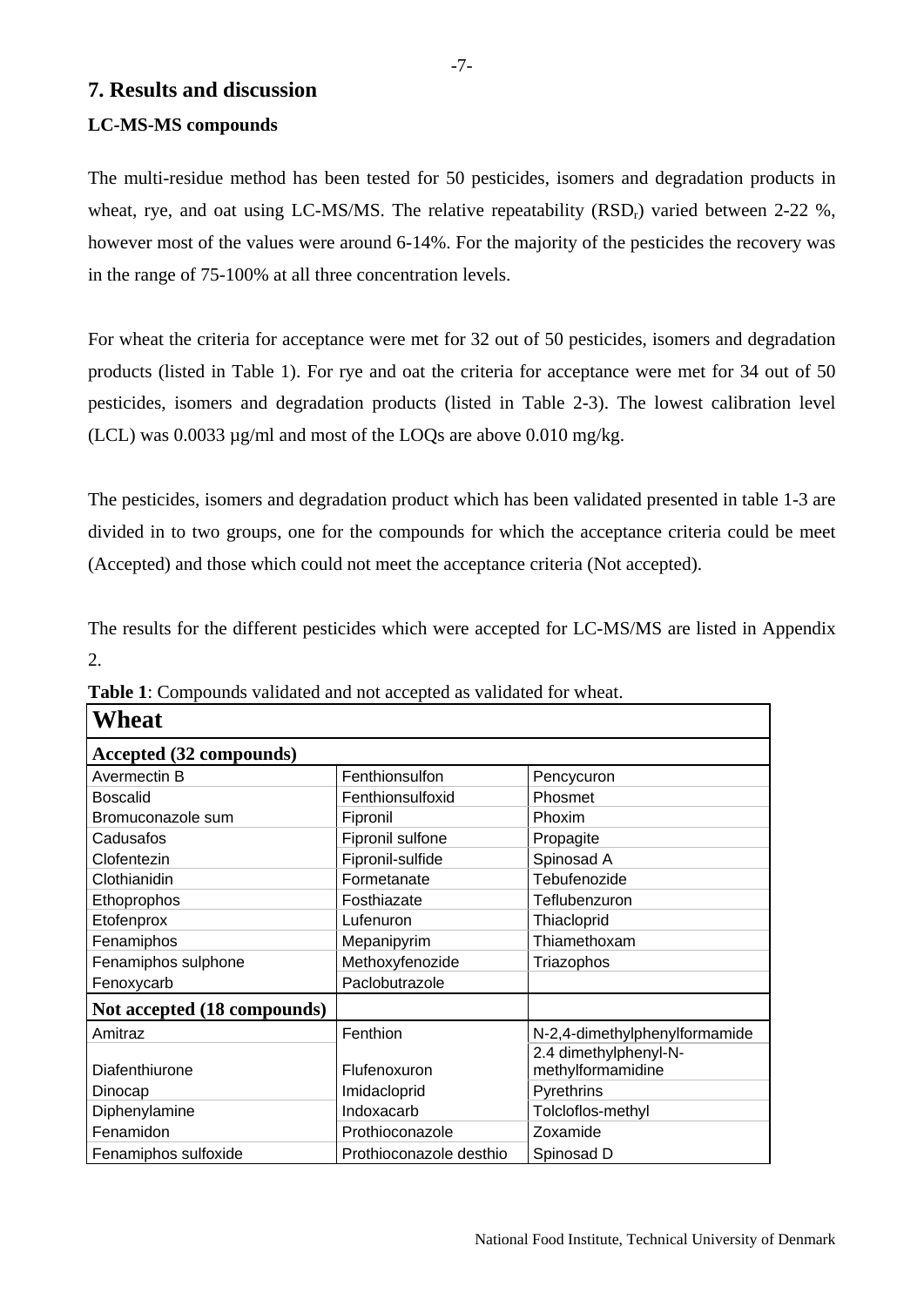# -8-

# **Table 2**: Compounds validated and not accepted as validated for oat.

| Oat                         |                  |                                            |  |  |  |  |  |
|-----------------------------|------------------|--------------------------------------------|--|--|--|--|--|
| Accepted (34 compounds)     |                  |                                            |  |  |  |  |  |
| Avermectin B                | Fipronil         | Propagite                                  |  |  |  |  |  |
| <b>Boscalid</b>             | Fipronil sulfone | Spinosad A                                 |  |  |  |  |  |
| Bromuconazole sum           | Fipronil-sulfide | Spinosad D                                 |  |  |  |  |  |
| Cadusafos                   | Formetanate      | Tebufenozide                               |  |  |  |  |  |
| Clofentezin                 | Fosthiazate      | Teflubenzuron                              |  |  |  |  |  |
| Clothianidin                | Lufenuron        | Thiacloprid                                |  |  |  |  |  |
| Diphenylamine               | Mepanipyrim      | Thiamethoxam                               |  |  |  |  |  |
| Ethoprophos                 | Methoxyfenozide  | Tolcloflos-methyl                          |  |  |  |  |  |
| Etofenprox                  | Paclobutrazole   | Triazophos                                 |  |  |  |  |  |
| Fenamiphos                  | Pencycuron       | Zoxamide                                   |  |  |  |  |  |
| Fenamiphos sulphone         | Phosmet          |                                            |  |  |  |  |  |
| Fenoxycarb                  | Phoxim           |                                            |  |  |  |  |  |
| Not accepted (16 compounds) |                  |                                            |  |  |  |  |  |
| Amitraz                     | Fenthionsulfon   | N-2,4-dimethylphenylformamide              |  |  |  |  |  |
| Diafenthiurone              | Fenthionsulfoxid | Prothioconazole desthio                    |  |  |  |  |  |
| Dinocap                     | Flufenoxuron     | Pyrethrins                                 |  |  |  |  |  |
| Fenamidon                   | Imidacloprid     | 2.4 dimethylphenyl-N-<br>methylformamidine |  |  |  |  |  |
| Fenamiphos sulfoxide        | Indoxacarb       |                                            |  |  |  |  |  |
| Fenthion                    | Prothioconazole  |                                            |  |  |  |  |  |

**Table 3**: Compounds validated and not accepted as validated for rye.

| <b>Rye</b>                  |                  |                               |  |  |  |  |  |  |
|-----------------------------|------------------|-------------------------------|--|--|--|--|--|--|
| Accepted (34 compounds)     |                  |                               |  |  |  |  |  |  |
| <b>Boscalid</b>             | Fipronil         | Propagite                     |  |  |  |  |  |  |
| Bromuconazole sum           | Fipronil sulfone | Spinosad A                    |  |  |  |  |  |  |
| Cadusafos                   | Fipronil-sulfide | Spinosad D                    |  |  |  |  |  |  |
| Clofentezin                 | Formetanate      | Tebufenozide                  |  |  |  |  |  |  |
| Clothianidin                | Fosthiazate      | Teflubenzuron                 |  |  |  |  |  |  |
| Diphenylamine               | Lufenuron        | Thiacloprid                   |  |  |  |  |  |  |
| Ethoprophos                 | Mepanipyrim      | Thiamethoxam                  |  |  |  |  |  |  |
| Etofenprox                  | Methoxyfenozide  | Tolcloflos-methyl             |  |  |  |  |  |  |
| Fenamiphos                  | Paclobutrazole   | Triazophos                    |  |  |  |  |  |  |
| Fenamiphos sulphone         | Pencycuron       | Zoxamide                      |  |  |  |  |  |  |
| Fenoxycarb                  | Phosmet          |                               |  |  |  |  |  |  |
| Fenthionsulfoxid            | Phoxim           |                               |  |  |  |  |  |  |
| Not accepted (16 compounds) |                  |                               |  |  |  |  |  |  |
| Amitraz                     | Fenthion         | N-2,4-dimethylphenylformamide |  |  |  |  |  |  |
|                             |                  | 2.4 dimethylphenyl-N-         |  |  |  |  |  |  |
| Avermectin B                | Fenthionsulfon   | methylformamidine             |  |  |  |  |  |  |
| Diafenthiurone              | Flufenoxuron     | Prothioconazole desthio       |  |  |  |  |  |  |
| Dinocap                     | Imidacloprid     | Pyrethrins                    |  |  |  |  |  |  |
| Fenamidon                   | Indoxacarb       |                               |  |  |  |  |  |  |
| Fenamiphos sulfoxide        | Prothioconazole  |                               |  |  |  |  |  |  |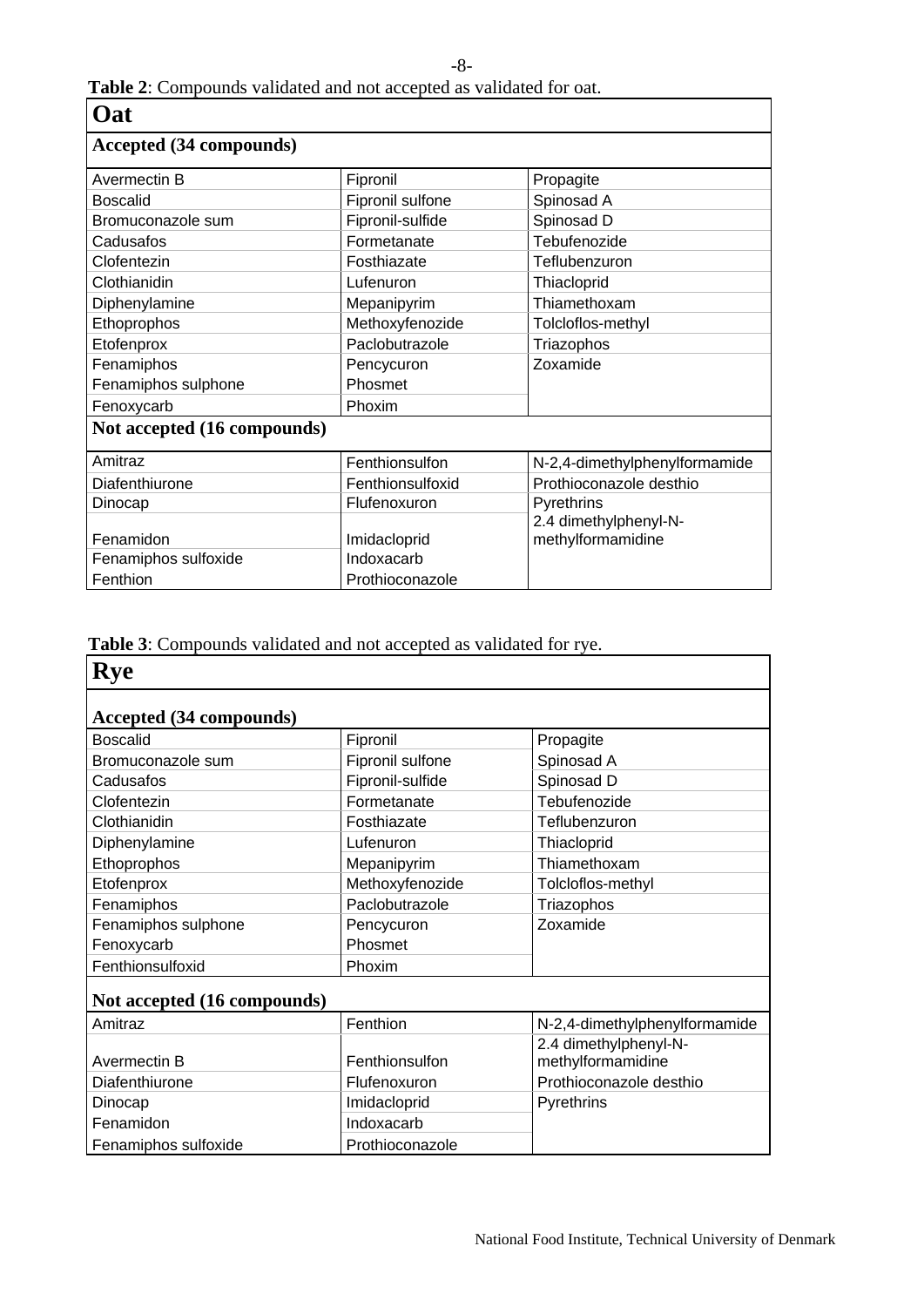### **GC-MS-MS compounds**

The multi-residue method has been tested for 32 pesticides, isomers and degradation products in wheat, rye, and oat using GC-MS/MS. The relative repeatability  $(RSD<sub>r</sub>)$  varied between 2-20 %, however most of the values were below 15 %. For the majority of the pesticides the recovery was in the range of 75-100% at all three concentration levels.

For wheat and oat the criteria for acceptance were met for 27 out of 32 pesticides, isomers and degradation products (listed in Table 4-5). For rye the criteria for acceptance were met for 28 out of 32 pesticides, isomers and degradation products (listed in Table 6).

The pesticides, isomers and degradation product which has been validated presented in table 4-6. The results for the different pesticides which were accepted are listed in Appendix 3.

| Wheat                      |                      |                   |
|----------------------------|----------------------|-------------------|
| Accepted (27 compounds)    |                      |                   |
| <b>Boscalid</b>            | Fenamiphos-sulfon    | Indoxacarb        |
| Bromuconazole sum          | Fenthion             | Mepanipyrim       |
| Cadusafos                  | Fenthion-sulfon      | Paclobutrazole    |
| Chlorfenapyr               | Fenthion-sulfoxid    | Pencycuron        |
| Clofentezin                | Fipronil             | Phosmet           |
| Diphenylamine              | Fipronil-sulfide     | <b>Tefluthrin</b> |
| Ethoprophos                | Fipronil-sulfone     | Thiamethoxam      |
| Etofenprox                 | Flufenoxuron         | Tolclofos-methyl  |
| Fenamiphos                 | Fosthiazate sum      | Triazophos        |
| Not accepted (5 compounds) |                      |                   |
| Lufenuron                  | Propargite sum       | Amitraz           |
| Formetanate                | Fenamiphos-sulfoxide |                   |

**Table 4**: Compounds validated and not accepted as validated for wheat.

|--|

| Oat                        |                      |                   |
|----------------------------|----------------------|-------------------|
| Accepted (27 compounds)    |                      |                   |
| <b>Boscalid</b>            | Fenamiphos-sulfoxide | Lufenuron         |
| Bromuconazole sum          | Fenthion             | Mepanipyrim       |
| Cadusafos                  | Fenthion-sulfon      | Paclobutrazole    |
| Chlorfenapyr               | Fenthion-sulfoxid    | Pencycuron        |
| Clofentezin                | Fipronil             | Phosmet           |
| Ethoprophos                | Fipronil-sulfide     | <b>Tefluthrin</b> |
| Etofenprox                 | Fipronil-sulfone     | Thiamethoxam      |
| Fenamiphos                 | Flufenoxuron         | Tolclofos-methyl  |
| Fenamiphos-sulfon          | Indoxacarb           | Triazophos        |
| Not accepted (5 compounds) |                      |                   |
| Amitraz                    | Formetanate          | Propargite sum    |
| Diphenylamine              | Fosthiazate sum      |                   |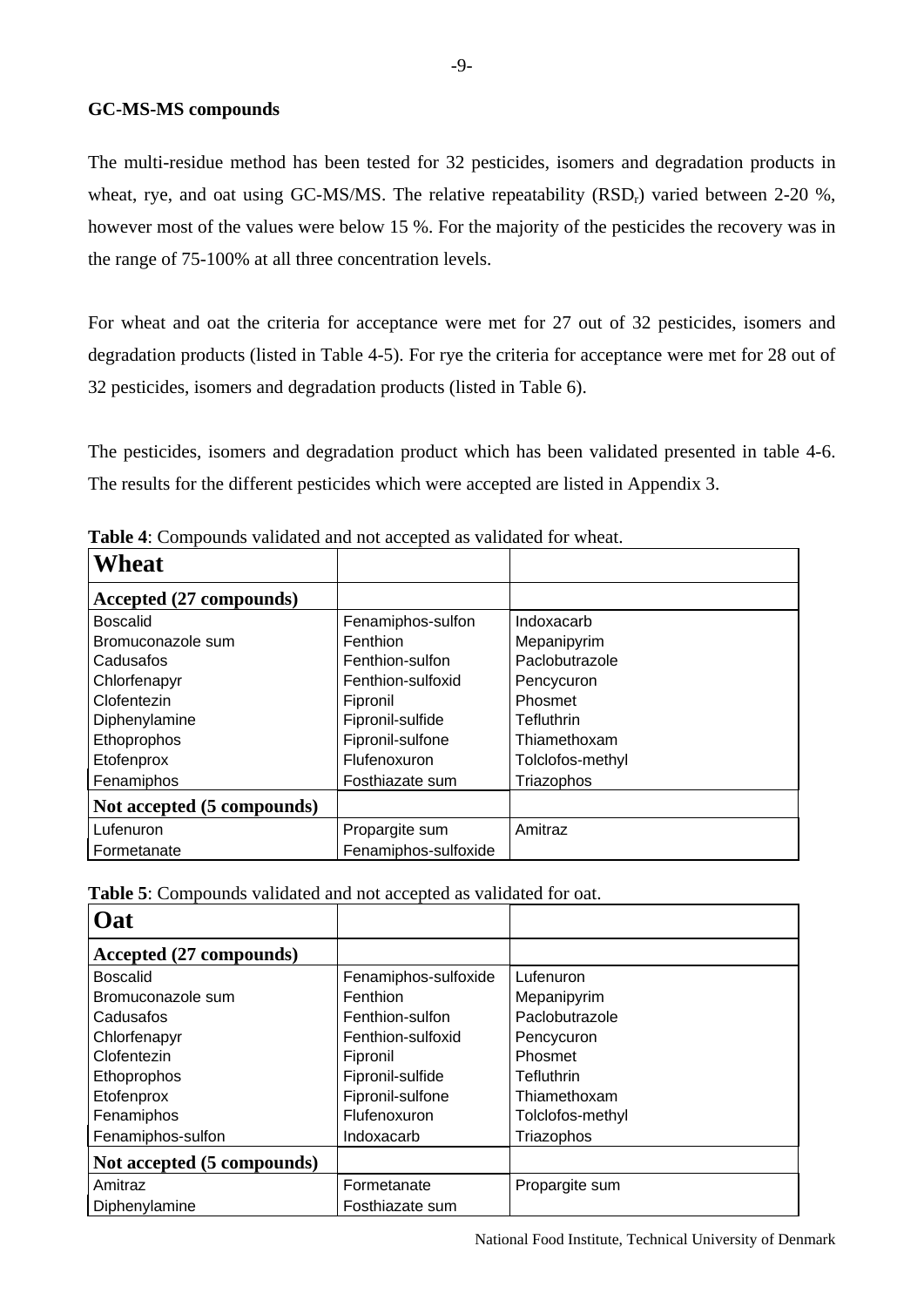| <b>Rye</b>                 |                      |                   |
|----------------------------|----------------------|-------------------|
| Accepted (28 compounds)    |                      |                   |
| <b>Boscalid</b>            | Fenamiphos-sulfoxide | Mepanipyrim       |
| Bromuconazole sum          | Fenthion             | Paclobutrazole    |
| Cadusafos                  | Fenthion-sulfon      | Pencycuron        |
| Chlorfenapyr               | Fenthion-sulfoxid    | <b>Phosmet</b>    |
| Clofentezin                | Fipronil             | <b>Tefluthrin</b> |
| Diphenylamine              | Fipronil-sulfide     | Thiamethoxam      |
| Ethoprophos                | Fipronil-sulfone     | Tolclofos-methyl  |
| Etofenprox                 | Flufenoxuron         | Triazophos        |
| Fenamiphos                 | Fosthiazate sum      |                   |
| Fenamiphos-sulfon          | Indoxacarb           |                   |
| Not accepted (4 compounds) |                      |                   |
| Amitraz                    | Lufenuron            | Propargite sum    |
| Formetanate                |                      |                   |

<span id="page-9-0"></span>**Table 6**: Compounds validated and not accepted as validated for rye.

## <span id="page-9-1"></span>**8. Conclusions**

In conclusion 44 of 55 pesticides, isomers and degradation products were validated for the QuEChERS method using GC-MS/MS and LC-MS/MS for the analysis. 25 compounds were validated on both GC-MS/MS and LC-MS/MS. 13 compounds were only validated on LC-MS/MS and 6 compounds were only validated on GC-MS/MS.

## <span id="page-9-2"></span>**9. References**

**1** http://www.quechers.com/ or Anastassiades et al., J. AOAC Int., vol. 86, no. 2, p. 412, 2003

**2** ISO 5725-2:1994. Accuracy (trueness and precision) of measurement methods and results – Part 2. Basic method for the determination of repeatability and reproducibility of standard measurement method. First edition. December 1994.

**3** W. Horwitz, Anal. Chem., 1982; 54, 67A.

**4** Method Validation and Quality Control Procedures for Pesticide Residue Analysis in Food and Feed, Document No SANCO/10684/2010, 01/01/2010, European Commission, Brussels, 2010.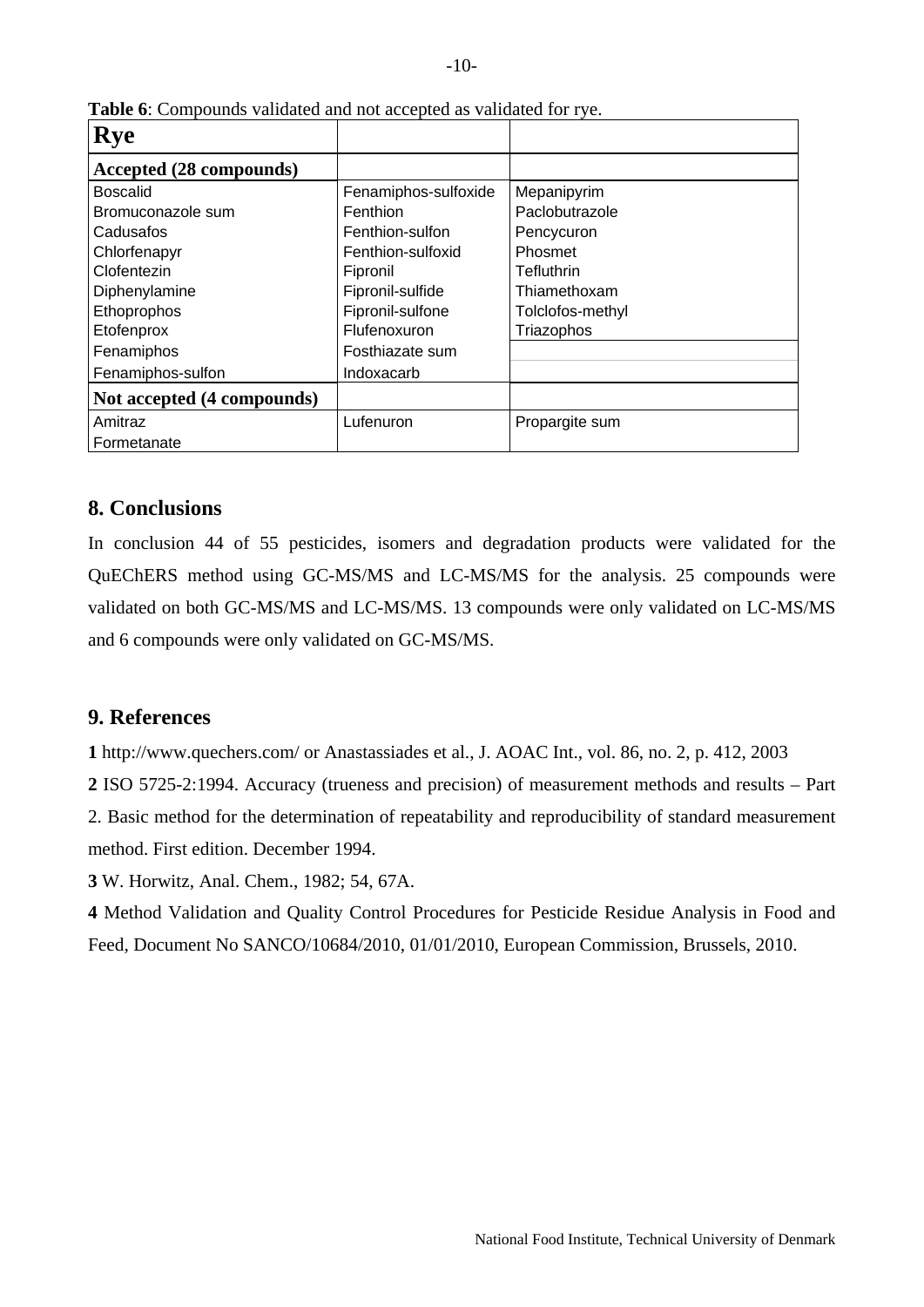|                 |                      |          |                   | Col.     |                  |                 |                   | Col.                |                  |
|-----------------|----------------------|----------|-------------------|----------|------------------|-----------------|-------------------|---------------------|------------------|
| <b>GC-MS/MS</b> |                      | Parent 1 | <b>Fragment 1</b> | energi 1 | <b>Intensity</b> | <b>Parent 2</b> | <b>Fragment 2</b> | energi <sub>2</sub> | <b>Intensity</b> |
|                 | Clofentezin          | 137      | 102               | 10       | 53600            | 102             | 75                | 10                  | 58800            |
| $\overline{2}$  | Lufenuron            | 352.9    | 203               | 15       | 677000           | 173.9           | 110               | 10                  | 329000           |
| 3               | Diphenylamine        | 169      | 168               | 10       | 7750000          | 168             | 167               | 10                  | 6450000          |
| 4               | Ethoprophos          | 158      | 97                | 15       | 12300000         | 200             | 158               | 5                   | 13400000         |
| 5               | Pencycuron           | 180      | 125               | 10       | 7880000          | 125             | 89                | 10                  | 1370000          |
| 6               | Cadusafos            | 159      | 131               | 5        | 18800000         | 158             | 114               | 5                   | 6680000          |
| $\overline{7}$  | Flufenoxuron         | 331      | 268               | 15       | 2440000          | 268             | 241               | 15                  | 923000           |
| 8               | Tefluthrin           | 177.1    | 127               | 15       | 18800000         | 197.1           | 141               | 10                  | 6350000          |
| 9               | Tolcloflos-methyl    | 265      | 250               | 15       | 14300000         | 267             | 252               | 10                  | 5550000          |
| 10              | Fenthion             | 278      | 109               | 15       | 10100000         | 278             | 124               | 20                  | 3870000          |
| 11              | Thiamethoxam         | 212      | 139               | 10       | 3170000          | 246.9           | 182               | 10                  | 1680000          |
| 12              | Fosthiazate 1        | 195      | 103               | 5        | 1460000          | 283             | 103               | 15                  | 303000           |
| 13              | Fosthiazate 2        | 195      | 103               | 5        | 1460000          | 283             | 103               | 15                  | 303000           |
| 14              | Fipronil-sulfide     | 419.9    | 351               | 10       | 8720000          | 350.9           | 255               | 15                  | 12100000         |
| 15              | Fipronil             | 367      | 213               | 20       | 2950000          | 367             | 255               | 15                  | 1110000          |
| 16              | Formatanate          | 163      | 122               | 10       | 415000           | 122             | 77                | 10                  | 124000           |
| 17              | Paclobutrazole       | 236      | 125               | 15       | 1430000          | 238             | 127               | 15                  | 564000           |
| 18              | Mepanipyrim          | 222.1    | 207               | 15       | 3590000          | 223.1           | 207               | 20                  | 1880000          |
| 19              | Fenamiphos           | 154      | 139               | 10       | 1310000          | 303             | 195               | 5                   | 2000000          |
| 20              | Fipronil sulfone     | 382.9    | 255               | 20       | 2270000          | 255             | 228               | 10                  | 660000           |
| 21              | Chlorfenapyr         | 327.9    | 247               | 15       | 536000           | 363.9           | 248               | 20                  | 142000           |
| 22              | Fenthionsulfoxid     | 277.9    | 109               | 15       | 1480000          | 246.9           | 125               | 10                  | 856000           |
| 23              | Fenthionsulfon       | 309.9    | 105               | 10       | 4010000          | 136.1           | 91                | 20                  | 481000           |
| 24              | Triazophos           | 257      | 162               | 5        | 11200000         | 285             | 162               | 10                  | 10600000         |
| 25              | Fenamiphos sulfoxide | 304      | 122               | 15       | 3380000          | 288.0           | 243.0             | 5.0                 | 1880000          |
| 26              | Fenamiphos sulphone  | 320      | 292               | 10       | 11700000         | 291.9           | 134               | 15                  | 3350000          |
| 27              | Phosmet              | 160      | 77                | 20       | 1820000          | 160             | 133               | 10                  | 1300000          |
| 28              | Amitraz              | 162.2    | 132               | 10       | 3090000          | 132.1           | 117               | 10                  | 3130000          |

# **Appendix 1. MRM transitions for the pesticides sought validated.**

<span id="page-10-1"></span><span id="page-10-0"></span>National Food Institute, Technical University of Denmark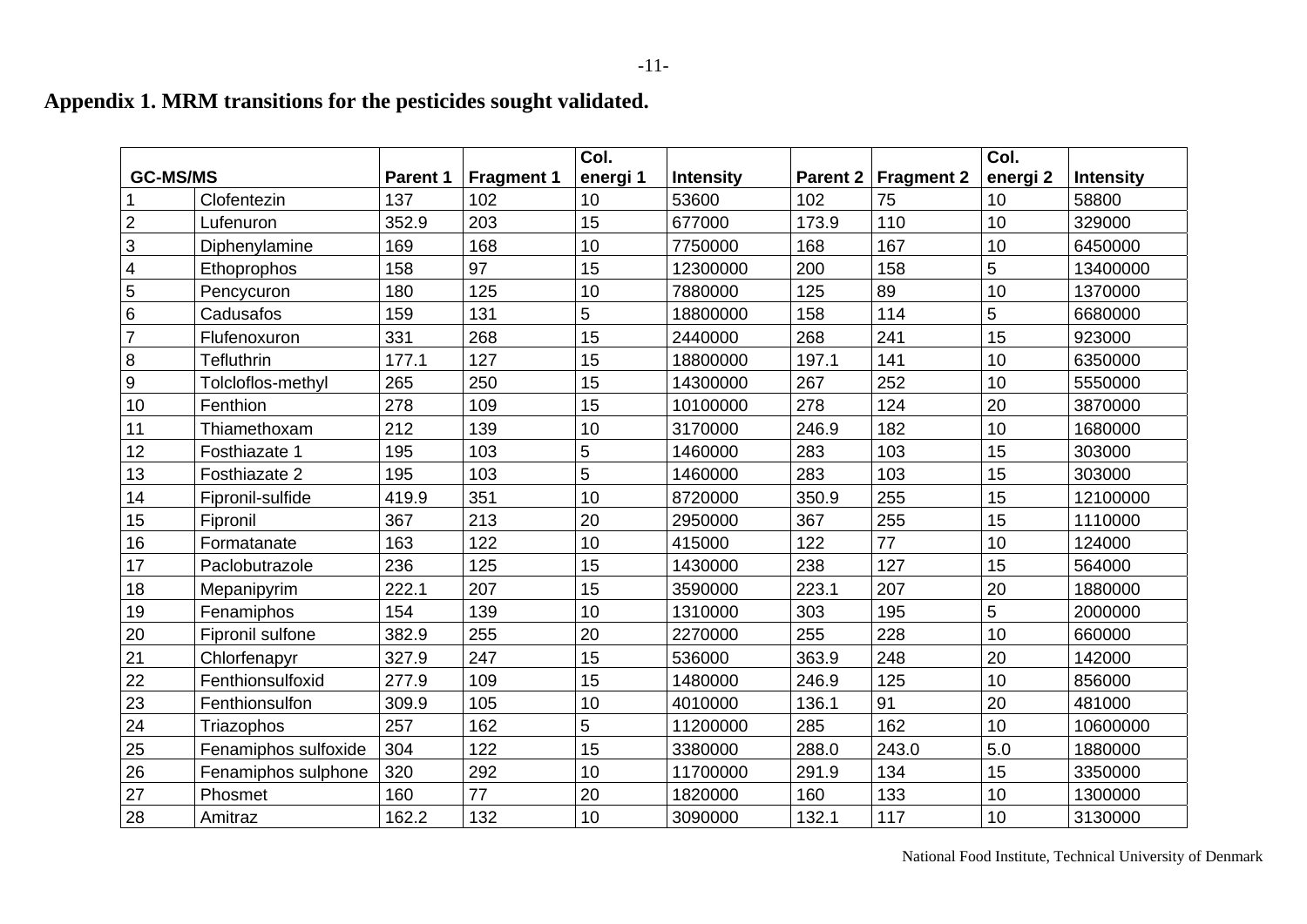|                 |                 |                 |                   | Col.     |                  |       |                       | Col.                |                  |
|-----------------|-----------------|-----------------|-------------------|----------|------------------|-------|-----------------------|---------------------|------------------|
| <b>GC-MS/MS</b> |                 | <b>Parent 1</b> | <b>Fragment 1</b> | energi 1 | <b>Intensity</b> |       | Parent 2   Fragment 2 | energi <sub>2</sub> | <b>Intensity</b> |
| 29              | Boscalid        | 341.9           | 140               | 15       | 6840000          | 167   | 139                   | 20                  | 295000           |
| 30              | Etofenprox      | 163             | 107               | 15       | 14700000         | 107   | 77                    | 15                  | 1340000          |
| 31              | Indoxacarb      | 264             | 176               | 10       | 922000           | 527   | 264                   |                     | 427000           |
| 32              | Propagite 1     | 135             | 107               | 5        | 1380000          | 350.2 | 81                    | 10                  | 300000           |
| 33              | Propagite 2     | 135             | 107               | C        | 1380000          | 350.2 | 81                    | 10                  | 300000           |
| 34              | Bromuconazole 1 | 295             | 173               | 10       | 1260000          | 293   | 173                   | 15                  | 1010000          |
| 35              | Bromuconazole 2 | 295             | 173               | 10       | 1260000          | 293   | 173                   | 15                  | 1010000          |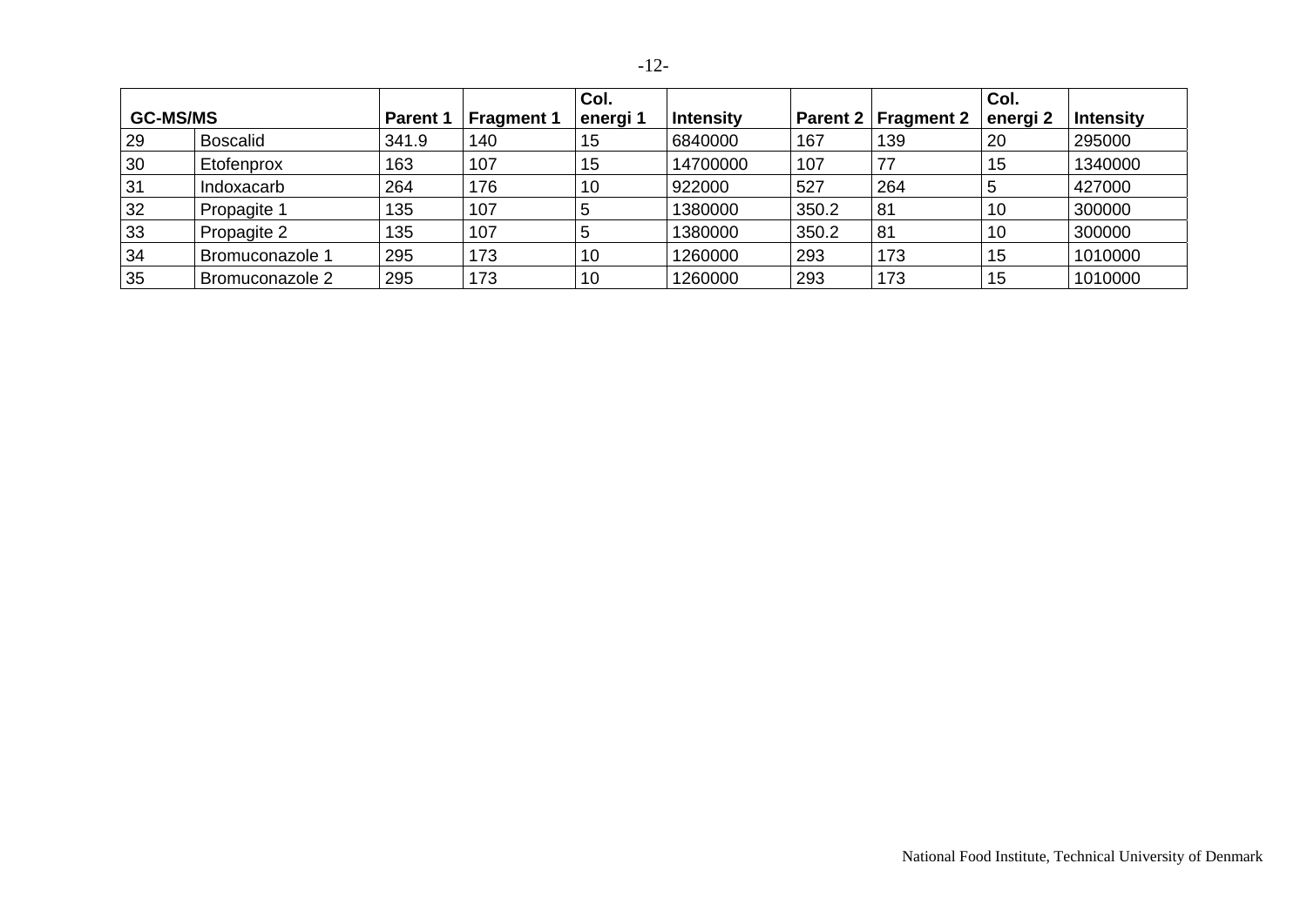| <b>LC-MS/MS ESI-</b> |                  | <b>Moder ion</b> | c <sub>v</sub> | Daughter-1 | <b>CE</b> | Daughter-2 | <b>CE</b> |
|----------------------|------------------|------------------|----------------|------------|-----------|------------|-----------|
|                      | Clothianidin     | 247.923          | 50             | 58.134     | 13        | 150        | 13        |
| $\overline{2}$       | Methoxyfenozide  | 367.43           | 42             | 149.001    | 23        | 105.114    | 31        |
| 3                    | Tebufenozide     | 351.43           | 42             | 149.035    | 23        | 105.044    | 31        |
| 4                    | Fipronil         | 435.22           | 42             | 330.152    | 13        | 250.069    | 23        |
| 5                    | Fipronil-sulfide | 419.215          | 42             | 261.999    | 13        | 383.161    | 23        |
| 6                    | Fipronil sulfone | 451.18           | 42             | 282.066    | 31        | 244.064    | 40        |
|                      | Prothioconazole  | 342.176          | 20             | 99.932     | 23        | 124.996    | 23        |
| 8                    | Lufenuron        | 509.216          | 13             | 339.186    | 13        | 175.009    | 31        |
| 9                    | Diafenthiurone   | 383.916          | 50             | 191.432    | 30        | 268.677    | 25        |
| 10                   | Teflubenzuron    | 379.176          | 42             | 339.107    | 23        | 195.953    | 13        |
| 11                   | Dinocap          | 295.1            | 20             | 209.1      | 20        | 192.1      | 20        |

|      | <b>LCMSMS ESI+</b>                     | <b>Moder</b> ion | c <sub>v</sub> | Daughter-1 | <b>CE</b> | Daughter-2 | <b>CE</b> |
|------|----------------------------------------|------------------|----------------|------------|-----------|------------|-----------|
|      | Formetanate                            | 222.226          | 30             | 165.04     | 20        | 92.92      | 20        |
| 2    | Thiamethoxam                           | 292.256          | 50             | 211.21     | 13        | 181.169    | 23        |
| 3    | 2.4 dimethylphenyl-N-methylformamidine | 163.715          | 10             | 122.955    | 20        | 132.936    | 20        |
| 4    | Imidacloprid                           | 256.41           | 30             | 175.27     | 13        | 209.39     | 13        |
| 5    | Thiacloprid                            | 253.204          | 10             | 126.115    | 23        | 90.287     | 40        |
| 6    | N-2,4-dimethylphenylformamide          | 150.25           | 34             | 106.827    | 35        | 132.213    | 20        |
|      | Fenamiphos sulfoxide                   | 320.365          | 50             | 108.133    | 13        | 292.323    | 40        |
| 8    | Fenamiphos sulphone                    | 353.441          | 50             | 188.224    | 31        | 266.266    | 23        |
| 9    | Fenthionsulfoxid                       | 295.1            | 25             | 108.9      | 20        | 279.7      | 15        |
| 10 I | Fenthionsulfon                         | 311.1            | 25             | 125        | 20        | 108.9      | 20        |
|      | Fosthiazate                            | 284.355          | 30             | 104.093    | 25        | 228.145    | 13        |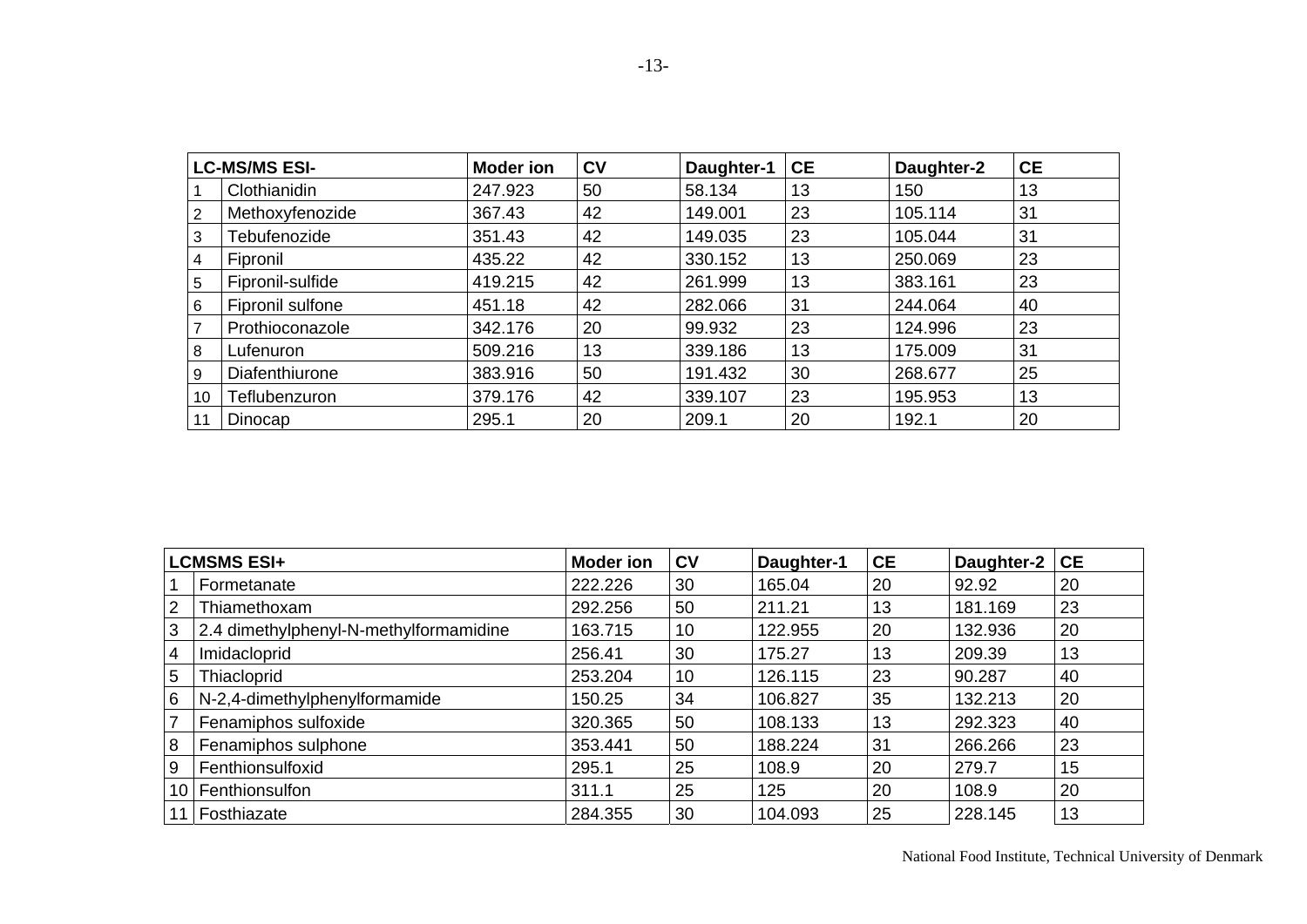|                  | <b>LCMSMS ESI+</b>      | <b>Moder</b> ion | <b>CV</b> | Daughter-1 | <b>CE</b> | Daughter-2 | <b>CE</b> |
|------------------|-------------------------|------------------|-----------|------------|-----------|------------|-----------|
| 12               | Phosmet                 | 335.314          | 20        | 161.202    | 31        | 160        | 39        |
| 13 <sup>°</sup>  | Fenamidon               | 312.484          | 30        | 236.329    | 40        | 92.117     | 13        |
| 14               | <b>Boscalid</b>         | 343.35           | 57        | 307.22     | 20        | 140.25     | 20        |
| 15 <sub>15</sub> | Paclobutrazole          | 294.331          | 20        | 70.23      | 31        | 125.153    | 31        |
| 16               | Triazophos              | 314.312          | 42        | 162.236    | 13        | 119.193    | 40        |
| 17               | Ethoprophos             | 243.241          | 50        | 97.049     | 23        | 131.056    | 31        |
| 18               | Diphenylamine           | 170              | 25        | 93.1       | 20        | 151.9      | 20        |
| 19               | Mepanipyrim             | 224.204          | 42        | 77.196     | 23        | 106.17     | 39        |
| 20               | Fenamiphos              | 304.41           | 50        | 217.079    | 23        | 202.069    | 31        |
| 21               | Prothioconazole desthio | 312.484          | 50        | 70.34      | 35        | 125.424    | 30        |
| 22               | Fenoxycarb              | 302.331          | 42        | 88.215     | 31        | 116.228    | 13        |
| 23               | Fenthion                | 279.1            | 25        | 169.1      | 20        | 247.1      | 20        |
| 24               | Bromuconazole 1         | 378.232          | 42        | 159.072    | 23        | 70.182     | 23        |
| 25               | Bromuconazole 2         | 378.232          | 42        | 159.072    | 23        | 70.182     | 23        |
| 26               | Zoxamide                | 336.39           | 36        | 159.125    | 20        | 187.19     | 40        |
| 27               | Phoxim                  | 299.298          | 10        | 115.029    | 31        | 77.1       | 23        |
| 28               | Indoxacarb              | 528.458          | 42        | 203.494    | 31        | 150.34     | 31        |
| 29               | Tolcloflos-methyl       | 301              | 25        | 175        | 20        | 268.9      | 20        |
| 30               | Clofentezin             | 303.1            | 20        | 138.1      | 20        | 102.1      | 20        |
| 31               | Pencycuron              | 329.458          | 50        | 125.123    | 23        | 218        | 13        |
| 32               | Spinosad A              | 733.01           | 30        | 142.182    | 20        | 98         | 20        |
| 33               | Cadusafos               | 271.331          | 50        | 159.025    | 13        | 97.018     | 40        |
| 34               | Spinosad D              | 746.5            | 30        | 142.311    | 40        | 98.168     | 45        |
| 35               | Flufenoxuron            | 489.614          | 22        | 158.147    | 13        | 140.949    | 40        |
|                  | 36 Propagite            | 368.478          | 30        | 175.231    | 13        | 231.406    | 13        |
| 37               | Pyrethrins              | 329.503          | 34        | 128.211    | 31        | 162.138    | 13        |
| 38               | Amitraz                 | 294.486          | 30        | 163.181    | 13        | 122.104    | 31        |
| 39               | Avermectin B            | 890.5            | 41        | 145.2      | 43        | 305.1      | 35        |
|                  | 40 Etofenprox           | 394.2            | 25        | 177.3      | 20        | 107.1      | 20        |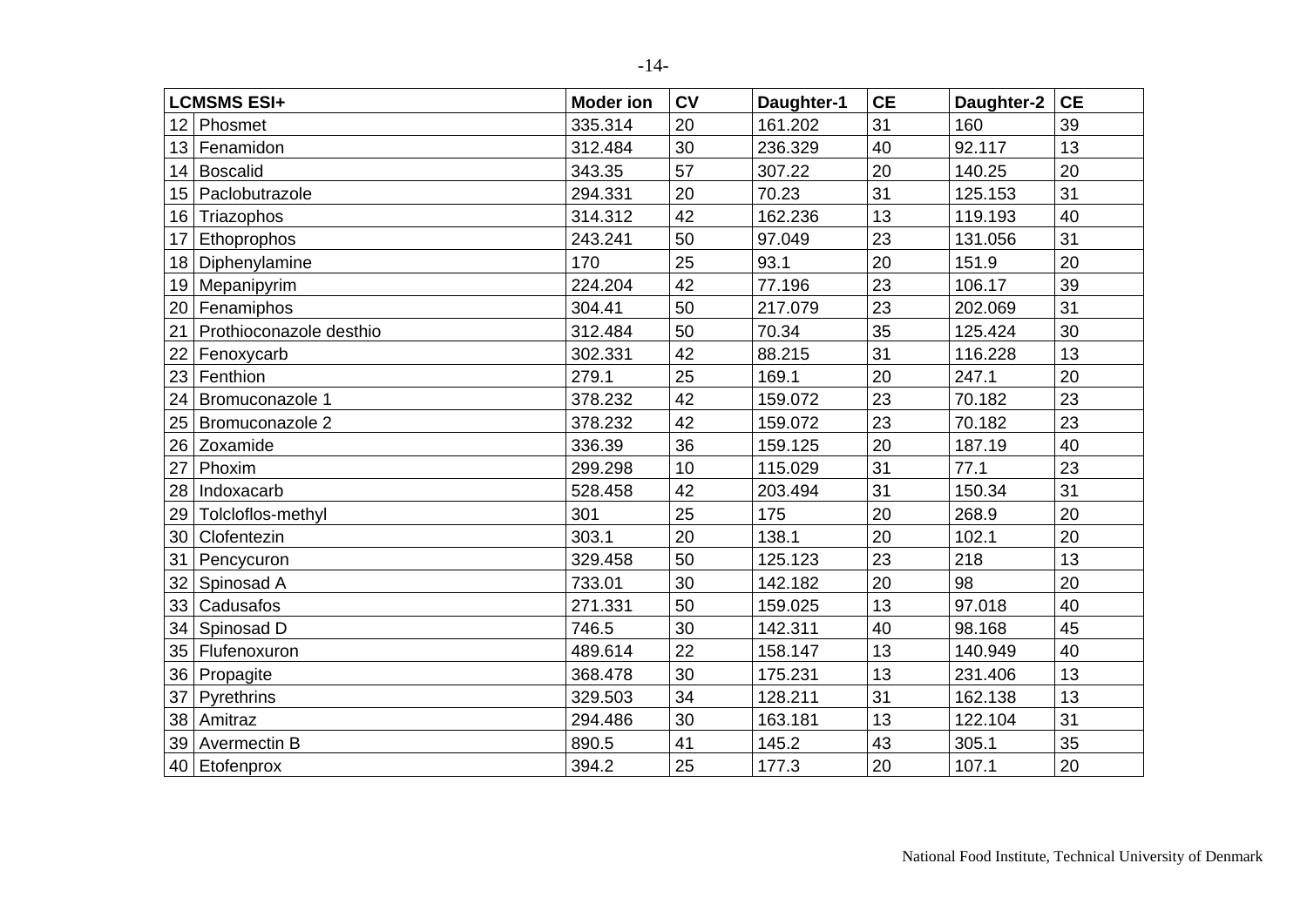# <span id="page-14-1"></span><span id="page-14-0"></span>**Appendix 2. Repeatability, recovery and limit of quantification for compounds validated on LC-MS-MS.**

-15-

In the tables are presented repeatability and LOQ for compounds validated on LC-MS-MS. Values outside the acceptance criteria are marked by grey. The matrixes are wheat, oat and rye.

| <b>WHEAT</b>      | Spike<br>level<br>mg/kg<br>0.011 | Horwitz.<br>$\%$<br>32 | Spike<br>level<br>mg/kg<br>0.02 | Horwitz,<br>$\%$<br>29 | Spike<br>level<br>mg/kg<br>0.104 | Horwitz,<br>$\%$<br>22 |       |
|-------------------|----------------------------------|------------------------|---------------------------------|------------------------|----------------------------------|------------------------|-------|
|                   | Recovery,                        | RSDr, %                | Recovery,                       | RSDr, %                | Recovery,                        | RSDr, %                |       |
|                   | $\%$                             |                        | %                               |                        | %                                |                        | LOQ   |
| Clothianidin      | 70                               | 26                     | 103                             | 3                      | 95                               | 3                      | 0.012 |
| Methoxyfenozide   | 59                               | 30                     | 87                              | 11                     | 91                               | 11                     | 0.011 |
| Tebufenozide      | 64                               | $\boldsymbol{8}$       | 91                              | 8                      | 101                              | $\overline{7}$         | 0.009 |
| Fipronil          | 69                               | 11                     | 87                              | 11                     | 91                               | 8                      | 0.009 |
| Fipronil-sulfide  | 80                               | 28                     | 96                              | 12                     | 98                               | 9                      | 0.015 |
| Fipronil sulfone  | 65                               | 36                     | 96                              | $\,6$                  | 102                              | 8                      | 0.007 |
| Lufenuron         | 57                               | 13                     | 92                              | $\mathsf g$            | 86                               | $6\phantom{1}$         | 0.009 |
| Teflubenzuron     | 53                               | 30                     | 79                              | 11                     | 90                               | 10                     | 0.010 |
| Formetanate       | 88                               | 21                     | 84                              | 19                     | 87                               | 3                      | 0.012 |
| Thiamethoxam      | 127                              | 57                     | 109                             | 36                     | 86                               | 8                      | 0.041 |
| Thiacloprid       | 93                               | 13                     | 92                              | 9                      | 86                               | 6                      | 0.008 |
| Avermectin B      | 99                               | 62                     | 113                             | 63                     | 96                               | 22                     | 0.133 |
| Etofenprox        | 70                               | 13                     | 69                              | 20                     | 78                               | 12                     | 0.006 |
| Fenamiphos        |                                  |                        |                                 |                        |                                  |                        |       |
| sulphone          | 87                               | 18                     | 88                              | 26                     | 15                               | 15                     | 0.011 |
| Fenthionsulfoxid  | 98                               | 44                     | 105                             | 3                      | 100                              | $\overline{7}$         | 0.029 |
| Fenthionsulfon    | 104                              | 27                     | 124                             | 40                     | 97                               | 21                     | 0.126 |
| Fosthiazate       | 84                               | 21                     | 85                              | 9                      | 73                               | 10                     | 0.012 |
| Phosmet           | 88                               | 12                     | 94                              | 14                     | 96                               | 10                     | 0.007 |
| <b>Boscalid</b>   | 102                              | 35                     | 75                              | 26                     | 94                               | 15                     | 0.023 |
| Paclobutrazole    | 83                               | 31                     | 98                              | 5                      | 106                              | 8                      | 0.017 |
| Triazophos        | 80                               | 20                     | 80                              | 12                     | 77                               | 12                     | 0.010 |
| Ethoprophos       | 79                               | 19                     | 102                             | 9                      | 99                               | 9                      | 0.010 |
| Mepanipyrim       | 114                              | 64                     | 77                              | 108                    | 102                              | 19                     | 0.118 |
| Fenamiphos        | 85                               | 17                     | 82                              | 17                     | 74                               | 8                      | 0.010 |
| Fenoxycarb        | 106                              | $\overline{4}$         | 98                              | 21                     | 79                               | $\overline{7}$         | 0.003 |
| Bromuconazole sum | 112                              | 22                     | 90                              | 10                     | 76                               | 15                     | 0.016 |
| Phoxim            | 95                               | 18                     | 82                              | 23                     | 95                               | 18                     | 0.011 |
| Propagite         | 89                               | 14                     | 98                              | 19                     | 90                               | 11                     | 0.008 |
| Clofentezin       | 52                               | 99                     | 122                             | 79                     | 76                               | 10                     | 0.047 |
| Pencycuron        | 87                               | 27                     | 81                              | 17                     | 80                               | 10                     | 0.015 |
| Spinosad A        | 81                               | 23                     | 100                             | 16                     | 81                               | 10                     | 0.013 |
| Cadusafos         | 91                               | 15                     | 97                              | $6\phantom{1}$         | 85                               | 10                     | 0.009 |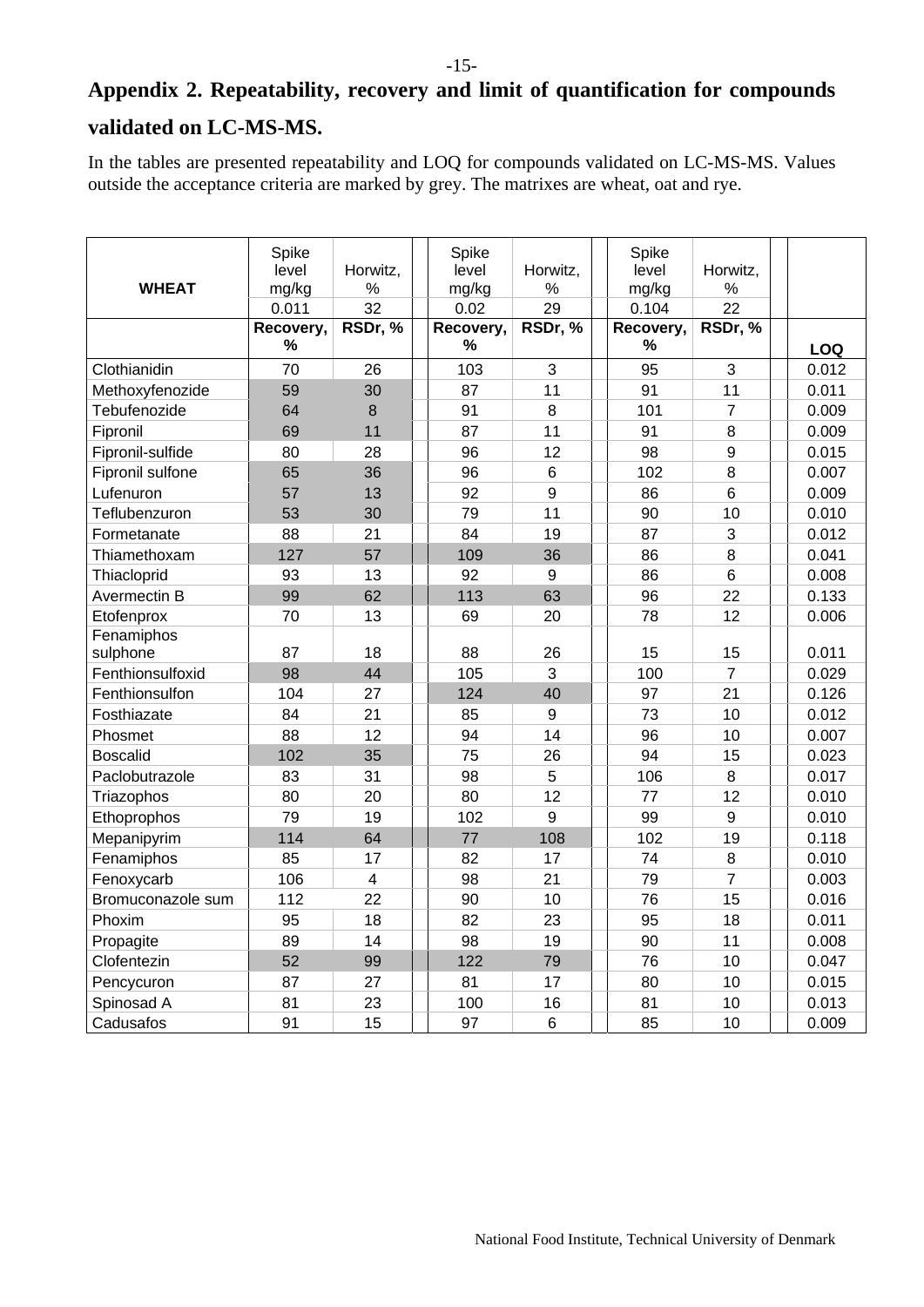| <b>OAT</b>        | Spike<br>level<br>mg/kg | Horwitz,<br>%    | Spike<br>level<br>mg/kg | Horwitz,<br>%  | Spike level<br>mg/kg | Horwitz,<br>%    |            |
|-------------------|-------------------------|------------------|-------------------------|----------------|----------------------|------------------|------------|
|                   | 0.011                   | 32               | 0.02                    | 29             | 0.104                | 22               |            |
|                   | Recovery,               | RSDr, %          | Recovery,               | RSDr, %        | Recovery,            | RSDr, %          |            |
|                   | %                       |                  | %                       |                | %                    |                  | <b>LOQ</b> |
| Clothianidin      | 89                      | 15               | 109                     | 17             | 95                   | 17               | 0.009      |
| Methoxyfenozide   | 88                      | 16               | 98                      | 18             | 103                  | 18               | 0.009      |
| Tebufenozide      | 69                      | 20               | 97                      | 20             | 97                   | 6                | 0.023      |
| Fipronil          | 81                      | 18               | 98                      | 18             | 103                  | 5                | 0.015      |
| Fipronil-sulfide  | 85                      | 29               | 91                      | 16             | 91                   | $\boldsymbol{9}$ | 0.016      |
| Fipronil sulfone  | 87                      | 21               | 94                      | 14             | 91                   | $6\phantom{1}6$  | 0.012      |
| Lufenuron         | 68                      | 14               | 120                     | 13             | 102                  | $\overline{7}$   | 0.018      |
| Teflubenzuron     | 71                      | 18               | 77                      | 16             | 78                   | 3                | 0.008      |
| Formetanate       | 84                      | 20               | 92                      | 10             | 83                   | 9                | 0.011      |
| Thiamethoxam      | 96                      | 30               | 111                     | 17             | 82                   | 19               | 0.019      |
| Thiacloprid       | 95                      | 14               | 120                     | 13             | 102                  | $\overline{7}$   | 0.009      |
| Avermectin B      | 60                      | 29               | 83                      | 18             | 94                   | 22               | 0.018      |
| Etofenprox        | 71                      | 16               | 86                      | 29             | 93                   | 13               | 0.007      |
| Fenamiphos        |                         |                  |                         |                |                      |                  |            |
| sulphone          | 93                      | 14               | 111                     | 5              | 111                  | 6                | 0.008      |
| Fosthiazate       | 92                      | 11               | 118                     | 5              | 108                  | 8                | 0.007      |
| Phosmet           | 93                      | 16               | 107                     | 4              | 105                  | 6                | 0.010      |
| <b>Boscalid</b>   | 85                      | 20               | 108                     | 9              | 108                  | $6\phantom{1}6$  | 0.011      |
| Paclobutrazole    | 93                      | 20               | 117                     | 8              | 108                  | $\overline{7}$   | 0.012      |
| Triazophos        | 95                      | 12               | 99                      | 19             | 104                  | 6                | 0.007      |
| Ethoprophos       | 88                      | 16               | 99                      | 11             | 101                  | 8                | 0.009      |
| Diphenylamine     | 53                      | 51               | 59                      | 51             | 104                  | $6\phantom{1}6$  | 0.040      |
| Mepanipyrim       | 100                     | 14               | 99                      | 17             | 101                  | 8                | 0.009      |
| Fenamiphos        | 87                      | 11               | 103                     | 7              | 100                  | 8                | 0.006      |
| Fenoxycarb        | 79                      | 16               | 104                     | 6              | 106                  | $\,6$            | 0.008      |
| Bromuconazole sum | 82                      | 10               | 107                     | 10             | 107                  | 5                | 0.005      |
| Zoxamide          | 947                     | 204              | 97                      | 22             | 97                   | 11               | 0.025      |
| Phoxim            | 2092                    | 179              | 89                      | 22             | 96                   | 10               | 0.023      |
| Propagite         | 86                      | 15               | 99                      | 15             | 106                  | $\overline{7}$   | 0.009      |
| Tolcloflos-methyl | 972                     | 206              | 87                      | 34             | 97                   | 18               | 0.111      |
| Clofentezin       | 273                     | 146              | 107                     | 14             | 100                  | 20               | 0.019      |
| Pencycuron        | 97                      | $\boldsymbol{9}$ | 108                     | 4              | 105                  | 6                | 0.005      |
| Spinosad A        | 75                      | 16               | 87                      | 19             | 102                  | 9                | 0.008      |
| Cadusafos         | 84                      | 10               | 103                     | $\overline{7}$ | 100                  | 10               | 0.006      |
| Spinosad D        | 83                      | 32               | 105                     | 15             | 105                  | 8                | 0.018      |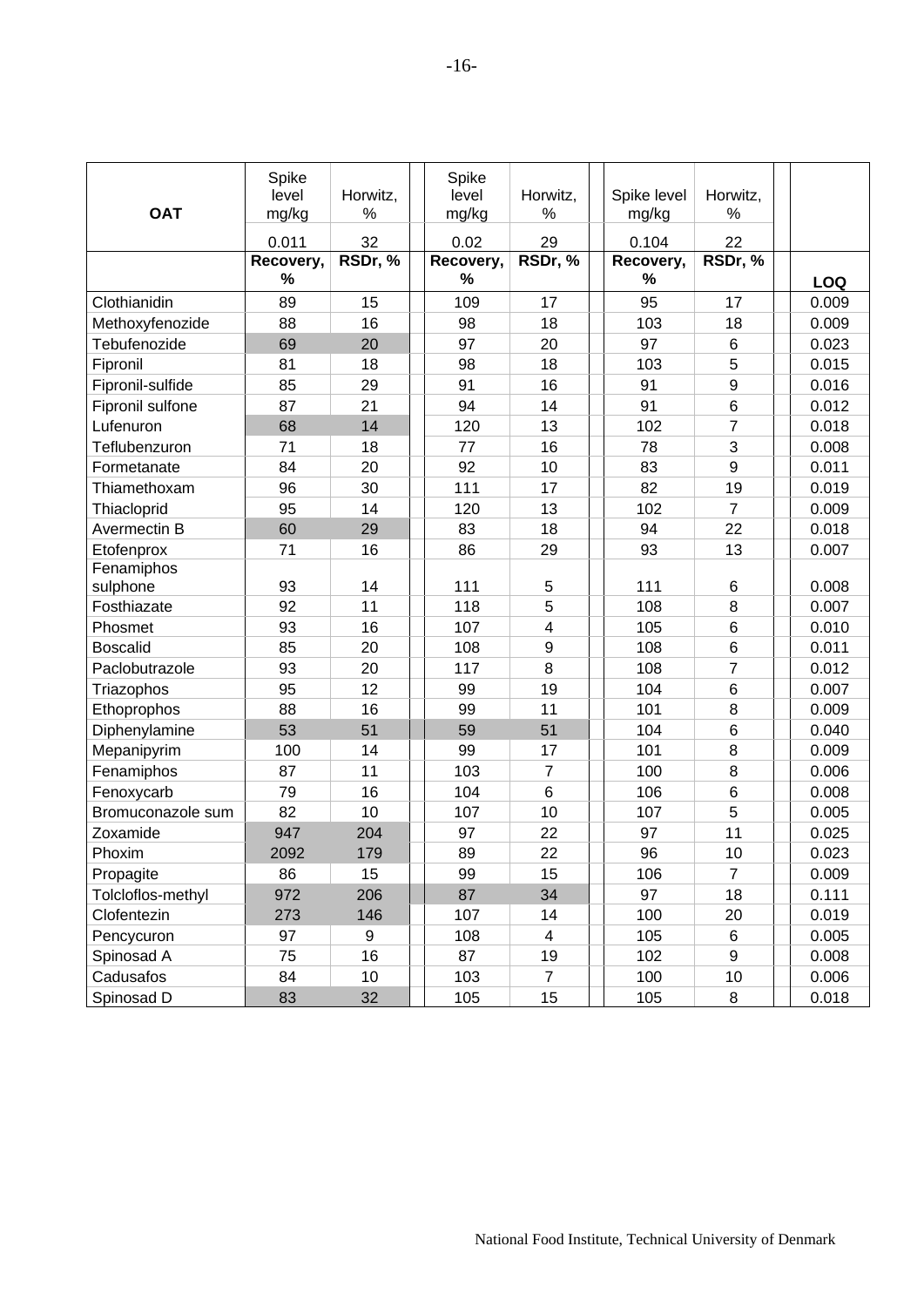| <b>RYE</b>          | Spike<br>level<br>mg/kg | Horwitz,<br>$\%$ | Spike<br>level<br>mg/kg | Horwitz,<br>%           | Spike<br>level<br>mg/kg | Horwitz,<br>%           |            |
|---------------------|-------------------------|------------------|-------------------------|-------------------------|-------------------------|-------------------------|------------|
|                     | 0.011                   | 32               | 0.02                    | 29                      | 0.104                   | 22                      |            |
|                     | Recovery,<br>%          | RSDr, %          | Recovery,<br>$\%$       | RSDr, %                 | Recovery,<br>%          | RSDr,<br>%              | <b>LOQ</b> |
| Clothianidin        | 89                      | 18               | 109                     | $\overline{7}$          | 97                      | 11                      | 0.011      |
| Methoxyfenozide     | 77                      | 16               | 97                      | 12                      | 90                      | 13                      | 0.008      |
| Tebufenozide        | 73                      | 34               | 92                      | 10                      | 93                      | 9                       | 0.011      |
| Fipronil            | 87                      | 21               | 97                      | 12                      | 90                      | 13                      | 0.012      |
| Fipronil-sulfide    | 77                      | 19               | 107                     | 8                       | 102                     | 9                       | 0.010      |
| Fipronil sulfone    | 84                      | 12               | 103                     | $\overline{\mathbf{4}}$ | 96                      | 12                      | 0.007      |
| Lufenuron           | 81                      | 17               | 80                      | 5                       | 81                      | 11                      | 0.009      |
| Teflubenzuron       | 112                     | 17               | 76                      | 14                      | 76                      | 13                      | 0.012      |
| Formetanate         | 89                      | 15               | 110                     | 8                       | 103                     | $9\,$                   | 0.009      |
| Thiamethoxam        | 55                      | 36               | 82                      | 18                      | 106                     | $\boldsymbol{9}$        | 0.018      |
| Thiacloprid         | 81                      | 18               | 101                     | $\boldsymbol{9}$        | 104                     | $\boldsymbol{9}$        | 0.010      |
| Etofenprox          | 70                      | 34               | 79                      | 16                      | 80                      | $\boldsymbol{9}$        | 0.015      |
| Fenamiphos sulphone | 82                      | 25               | 105                     | 10                      | 110                     | $6\phantom{1}6$         | 0.014      |
| Fenthionsulfoxid    | 63                      | 37               | 88                      | 19                      | 106                     | 10                      | 0.019      |
| Fosthiazate         | 77                      | 11               | 106                     | 12                      | 111                     | $\overline{7}$          | 0.005      |
| Phosmet             | 80                      | 20               | 102                     | 5                       | 104                     | 6                       | 0.010      |
| <b>Boscalid</b>     | 91                      | 38               | 102                     | 10                      | 110                     | 8                       | 0.012      |
| Paclobutrazole      | 69                      | 18               | 110                     | 6                       | 110                     | $\boldsymbol{9}$        | 0.008      |
| Triazophos          | 62                      | 23               | 100                     | 10                      | 90                      | 13                      | 0.012      |
| Ethoprophos         | 80                      | 18               | 112                     | 14                      | 111                     | 8                       | 0.009      |
| Diphenylamine       | 57                      | 116              | 48                      | 19                      | 90                      | 13                      | 0.07       |
| Mepanipyrim         | 73                      | 26               | 80                      | 16                      | 82                      | 19                      | 0.013      |
| Fenamiphos          | 76                      | 22               | 103                     | 6                       | 108                     | 5                       | 0.011      |
| Fenoxycarb          | 91                      | 20               | 100                     | 11                      | 110                     | $\boldsymbol{9}$        | 0.012      |
| Bromuconazole sum   | 91                      | 15               | 110                     | 14                      | 108                     | 7                       | 0.009      |
| Zoxamide            | 60                      | 84               | 121                     | 60                      | 117                     | 21                      | 0.152      |
| Phoxim              | 76                      | 53               | 100                     | 23                      | 112                     | 5                       | 0.027      |
| Propagite           | 71                      | 12               | 91                      | 20                      | 85                      | $\bf 8$                 | 0.005      |
| Tolcloflos-methyl   | 64                      | 170              | 97                      | 86                      | 93                      | $\overline{\mathbf{4}}$ | 0.023      |
| Clofentezin         | 109                     | 50               | 106                     | 14                      | 108                     | $\overline{7}$          | 0.018      |
| Pencycuron          | 78                      | 8                | 93                      | 12                      | 92                      | $\bf 8$                 | 0.004      |
| Spinosad A          | 70                      | 22               | 79                      | 13                      | 89                      | $\sqrt{5}$              | 0.010      |
| Cadusafos           | 70                      | 19               | 98                      | $\overline{7}$          | 106                     | $\overline{\mathbf{4}}$ | 0.009      |
| Spinosad D          | 52                      | 56               | 67                      | 10                      | 84                      | 10                      | 0.054      |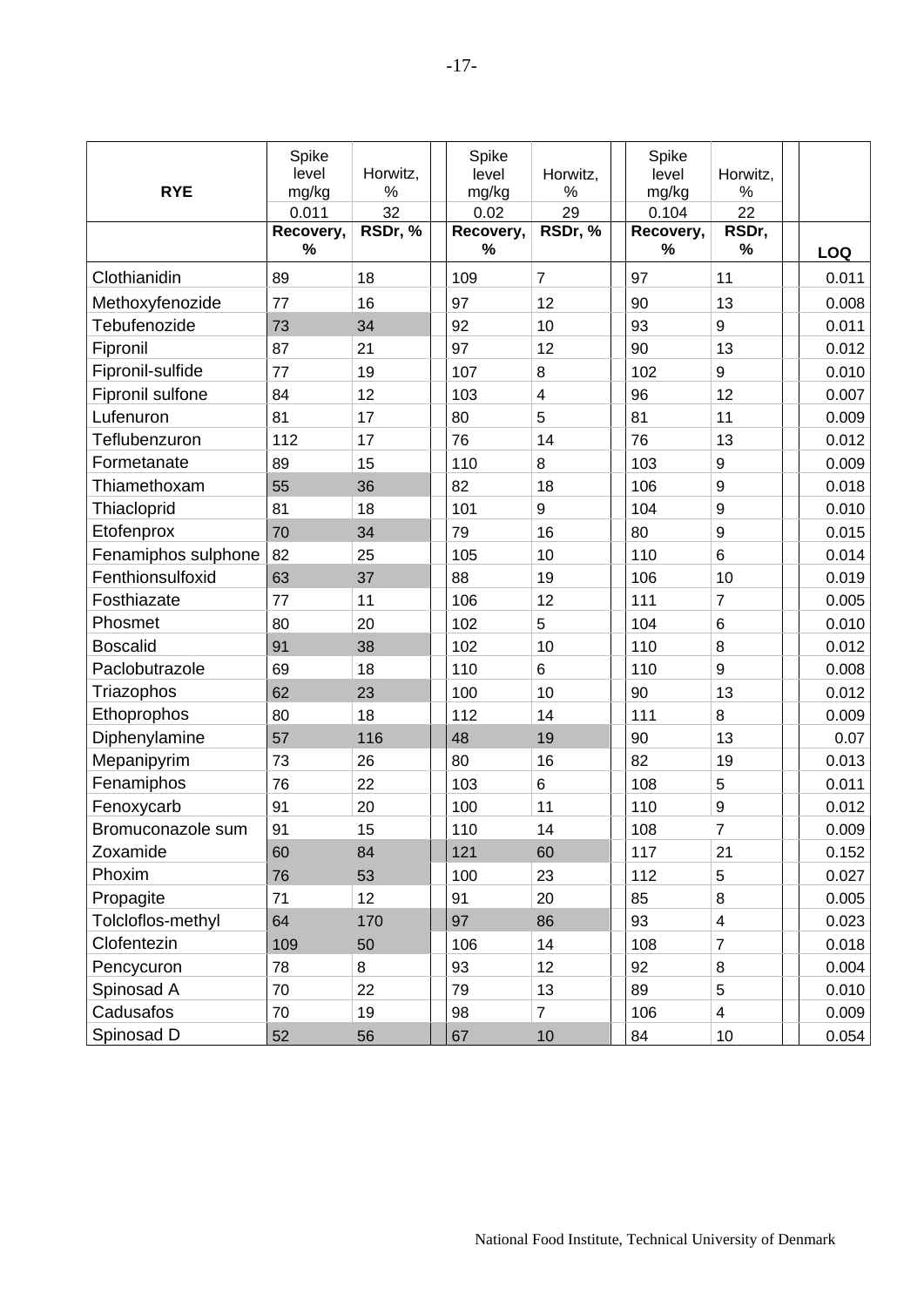# <span id="page-17-1"></span><span id="page-17-0"></span>**Appendix 3. Repeatability, recovery and limit of quantification for compounds validated on GC-MS-MS.**

| <b>WHEAT</b>      | Spike<br>level<br>mg/kg<br>0.011 | Horwitz,<br>%<br>32 | Spike<br>level<br>mg/kg<br>0.02 | Horwitz,<br>%<br>29     | Spike<br>level<br>mg/kg<br>0.104 | Horwitz,<br>%<br>22     |       |
|-------------------|----------------------------------|---------------------|---------------------------------|-------------------------|----------------------------------|-------------------------|-------|
|                   | Recovery,<br>$\%$                | RSDr, %             | Recovery,<br>$\%$               | RSDr, %                 | Recovery,<br>$\%$                | RSDr, %                 | LOQ   |
| Clofentezin       | 73                               | 10                  | 71                              | $\overline{7}$          | 75                               | $\overline{7}$          | 0.005 |
| Diphenylamine     | 96                               | 11                  | 98                              | 11                      | 70                               | 12                      | 0.004 |
| Ethoprophos       | 102                              | 5                   | 103                             | 5                       | 76                               | 10                      | 0.012 |
| Pencycuron        | 92                               | 9                   | 88                              | $\overline{7}$          | 76                               | 19                      | 0.005 |
| Cadusafos         | 93                               | 10                  | 105                             | 3                       | 86                               | 9                       | 0.006 |
| Flufenoxuron      | 73                               | 16                  | 80                              | 13                      | 67                               | 11                      | 0.008 |
| <b>Tefluthrin</b> | 93                               | 16                  | 103                             | 8                       | 109                              | $6\phantom{1}$          | 0.011 |
| Tolclofos-methyl  | 98                               | 11                  | 102                             | 6                       | 108                              | 9                       | 0.007 |
| Fenthion          | 96                               | 14                  | 99                              | $\overline{\mathbf{4}}$ | 98                               | 8                       | 0.009 |
| Thiamethoxam      | 97                               | 12                  | 103                             | 8                       | 101                              | 9                       | 0.008 |
| Fosthiazate sum   | 101                              | 3                   | 111                             | 5                       | 111                              | $\overline{2}$          | 0.002 |
| Fipronil-sulfide  | 93                               | 18                  | 103                             | 5                       | 103                              | 8                       | 0.011 |
| Fipronil          | 102                              | 16                  | 103                             | 8                       | 109                              | $6\phantom{1}6$         | 0.011 |
| Paclobutrazole    | 100                              | 16                  | 110                             | 5                       | 102                              | 9                       | 0.010 |
| Mepanipyrim       | 95                               | $\overline{7}$      | 100                             | $\overline{7}$          | 105                              | 12                      | 0.004 |
| Fenamiphos        | 89                               | 10                  | 94                              | 8                       | 82                               | 19                      | 0.006 |
| Fipronil-sulfone  | 92                               | 11                  | 101                             | 5                       | 110                              | $\overline{\mathbf{4}}$ | 0.007 |
| Chlorfenapyr      | 97                               | 26                  | 91                              | 13                      | 107                              | 5                       | 0.017 |
| Fenthion-sulfoxid | 85                               | 18                  | 92                              | 6                       | 107                              | 10                      | 0.010 |
| Fenthion-sulfon   | 84                               | 18                  | 96                              | 4                       | 108                              | $\overline{\mathbf{4}}$ | 0.010 |
| Triazophos        | 94                               | 11                  | 100                             | $\overline{7}$          | 113                              | $\mathbf{1}$            | 0.007 |
| Fenamiphos-sulfon | 97                               | 15                  | 96                              | 8                       | 100                              | 5                       | 0.010 |
| Bromuconazole sum | 85                               | 17                  | 100                             | 9                       | 105                              | 12                      | 0.009 |
| Phosmet           | 102                              | 9                   | 90                              | 9                       | 74                               | 14                      | 0.006 |
| <b>Boscalid</b>   | 87                               | 14                  | 91                              | 6                       | 101                              | $\overline{7}$          | 0.008 |
| Etofenprox        | 85                               | $\pmb{0}$           | 81                              | 6                       | 73                               | 19                      | 0.005 |
| Indoxacarb        | 85                               | 8                   | 101                             | 10                      | 106                              | $\,6$                   | 0.005 |

| <b>OAT</b>       | Spike<br>level<br>mg/kg<br>0.011 | Horwitz,<br>℅<br>32 | Spike<br>level<br>mg/kg<br>0.02 | Horwitz,<br>%<br>29 | Spike<br>level<br>mg/kg<br>0.104 | Horwitz,<br>℅<br>22 |            |
|------------------|----------------------------------|---------------------|---------------------------------|---------------------|----------------------------------|---------------------|------------|
|                  | Recovery,<br>%                   | RSDr, %             | Recovery,<br>%                  | RSDr, %             | Recovery,<br>%                   | RSDr, %             | <b>LOQ</b> |
| Clofentezin      | 105                              | 15                  | 89                              | 9                   | 102                              | 9                   | 0.011      |
| Lufenuron        | 101                              | 5                   | 71                              | 4                   | 70                               | 4                   | 0.003      |
| Ethoprophos      | 115                              | 3                   | 120                             | 3                   | 81                               | 7                   | 0.010      |
| Pencycuron       | 78                               | 10                  | 77                              | 6                   | 82                               | 6                   | 0.005      |
| Cadusafos        | 119                              | 12                  | 119                             | $\overline{2}$      | 82                               | 6                   | 0.010      |
| Flufenoxuron     | 86                               | 15                  | 82                              | 8                   | 70                               | 6                   | 0.008      |
| Tefluthrin       | 103                              | 15                  | 110                             | 4                   | 81                               | 2                   | 0.012      |
| Tolclofos-methyl | 111                              | 14                  | 119                             | 5                   | 76                               | 5                   | 0.010      |
| Fenthion         | 85                               | 16                  | 88                              | 5                   | 70                               | 7                   | 0.009      |
| Thiamethoxam     | 112                              | 8                   | 116                             | 1                   | 76                               | 3                   | 0.006      |

National Food Institute, Technical University of Denmark